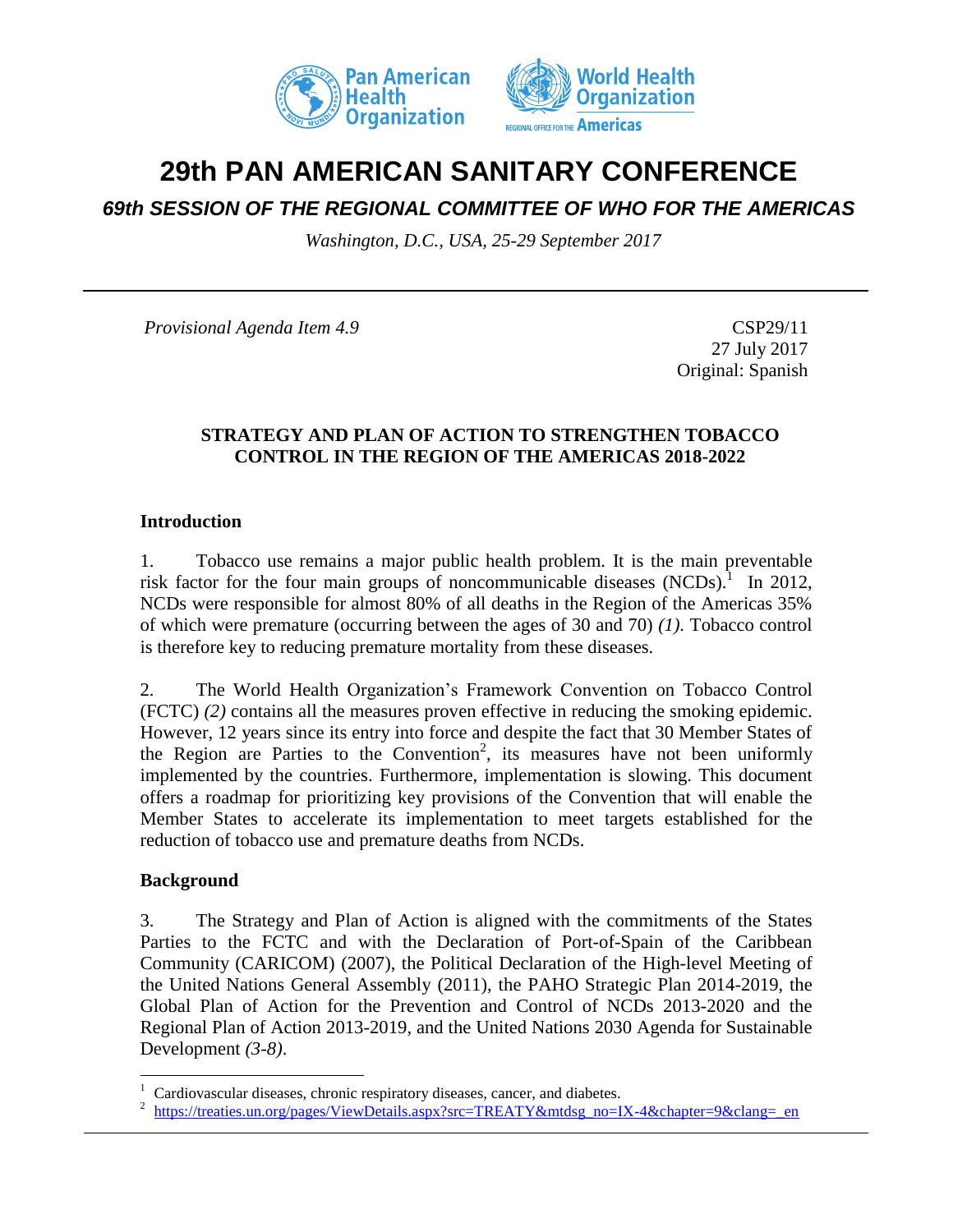4. The Strategy and Plan of Action is also aligned with international human rights instruments such as the International Covenant on Economic, Social, and Cultural Rights, the Convention on the Rights of the Child, and the Convention on the Elimination of All Forms of Discrimination against Women, which are expressly cited in the FCTC *(9)*.

5. The Strategy and Plan of Action is also aligned with the decisions adopted by the Conference of the Parties (COP) to the FCTC, mainly with respect to the protection of public health policies for tobacco control; trade and investment issues, including agreements and legal challenges in relation to the implementation of the Convention; and measures to strengthen implementation of the Convention through coordination and cooperation *(11, 12, 13).*

6. Although tobacco control policies are expressed in the commitments and mandates of these instruments, the Member States have had difficulty moving forward with their implementation and have requested support from the Pan American Sanitary Bureau to develop the capacity to implement tobacco control measures, regardless of whether they are a Party to the Convention *(10, 14).* 

7. Strengthening tobacco control policies is essential for enabling the Member States to meet global targets in reducing the prevalence of tobacco use and premature mortality from NCDs *(8, 15, 16)*.

# **Situation analysis**

8. According to WHO estimates, mortality from tobacco use in the Region accounts for 16% of the deaths from cardiovascular disease, 25% of those from cancer, and more than half (52%) of those from chronic respiratory diseases. Tobacco use or exposure to second-hand smoke kills nearly one million people in the Americas annually *(17)*. Furthermore, tobacco-related illnesses and premature mortality put direct pressure on national health systems and economies, especially in low- and middle-income countries *(18)*.

9. There are around 127 million smokers in the Region today. The current age-standardized prevalence of smoking among people aged 15 and over is 17.1%, with a higher prevalence in men (21.9%) than women (12.7%). However, the difference between the sexes is one of the lowest in comparison with other regions of WHO, with a ratio of 1.6 men for every woman who smokes, indicating the feminization of tobacco use. This phenomenon is even more pronounced when the data for young people aged 13-15 is analyzed; here, we see that in some countries, the prevalence of tobacco use among girls is similar to or even higher than among boys. In this age group, prevalence rates for the use of any type of tobacco product range from 1.9% in Canada to 28.7% in Jamaica *(19)*.

10. The FCTC contains all the measures necessary for reducing the smoking epidemic. Full and comprehensive implementation of these measures should be the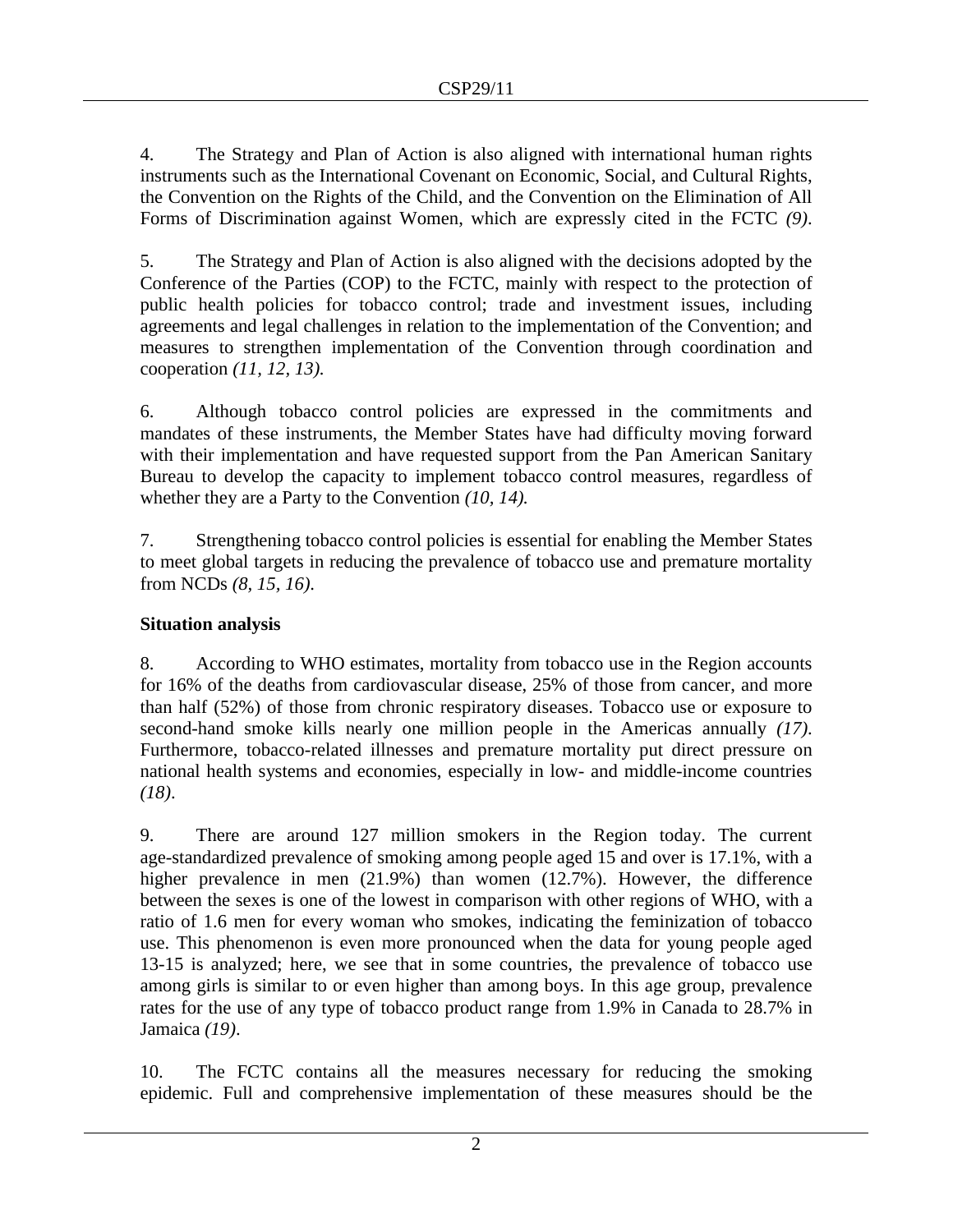objective of all States Parties. The WHO Global Plan of Action for the Prevention and Control of NCDs 2013-2020 has prioritized four FCTC interventions, known as "best buys," classifying them as highly cost-effective measures that can be implemented even in contexts of limited resources *(6, 20)*. These measures, which include FCTC Article 6 (raising taxes on tobacco products), Article 8 (smoke-free environments), Article 11 (large graphic health warnings on the packaging of tobacco products), and Article 13 (prohibition of advertising, promotion, and sponsorship of tobacco), can be considered the starting point for comprehensive implementation of the Convention. The fact that the four measures require legislation for their implementation, in turn, makes it easy to monitor the indicators, which are already being compiled biennially for the WHO Report on the Global Tobacco Epidemic *(21)*.

11. Since the FCTC's international entry into force in 2005, the tobacco control picture in the Region has changed dramatically, with many countries adopting legislative and regulatory measures aligned with the mandates of the Convention. However, as mentioned earlier, progress has been uneven in terms of the type of measures and number of countries that have adopted them. Furthermore, the adoption of these measures has slowed in recent years (Table 1).

| Type of measure (Article of the FCTC)                                                                                                          | <b>Total countries with full</b><br>implementation of the<br>measure <sup>a</sup> |                             | <b>Total</b> |
|------------------------------------------------------------------------------------------------------------------------------------------------|-----------------------------------------------------------------------------------|-----------------------------|--------------|
|                                                                                                                                                | As of 2012                                                                        | <b>From 2013 to</b><br>2016 |              |
| Taxation above the threshold recommended by<br>WHO $*$ (Article 6)                                                                             |                                                                                   | 0                           |              |
| Creation of completely smoke-free<br>environments in all enclosed public and work<br>spaces and public transportation (Article 8) <sup>a</sup> | 14                                                                                | 4                           | 18           |
| Strong health warnings on the packaging of<br>tobacco products, covering large surfaces and<br>containing images (Article 11)                  | 12                                                                                | 4                           | 16           |
| A complete ban on the advertising, promotion,<br>and sponsorship of tobacco products (Article<br>13)                                           | 3                                                                                 | っ                           | 5            |

# **Table 1. Implementation status of "best buy" measures in the Region of the Americas, December 2016**

*Notes*: \* Taxes represent more than 75% of the final retail price of the product *(22).* 

<sup>a</sup> Refers only to national or subnational legislation that covers least 90% of the country's population. *Source:* Data from Reference *(19)* on Articles 8, 11, and 13, updated to December 2016 by the PAHO tobacco control team.

12. As Table 1 shows, progress has basically been concentrated in the creation of completely smoke-free environments and the requirement of health warnings on the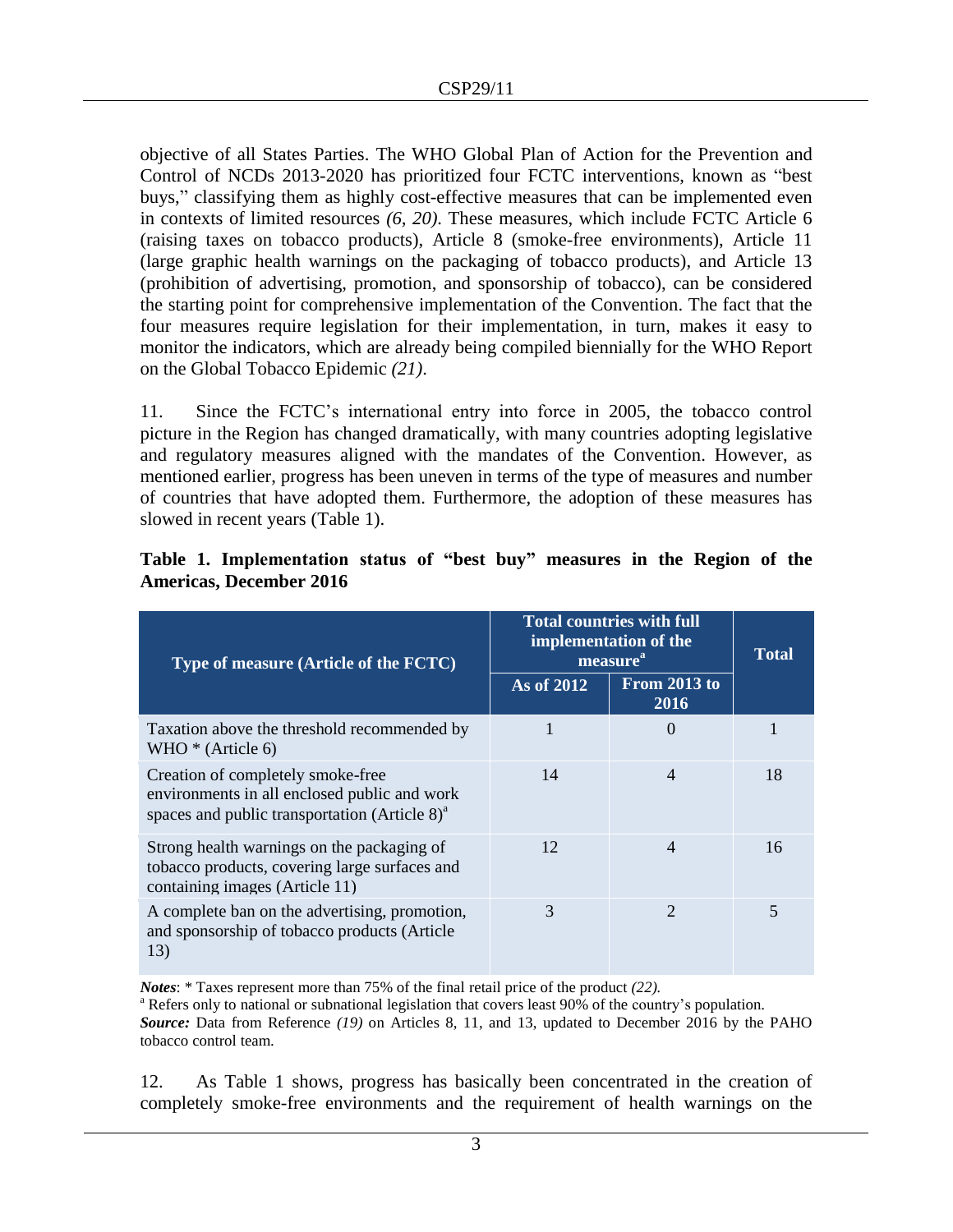packaging of tobacco products, with very little headway made in the other two measures. It should be noted that while only one country has met the threshold recommended by WHO *(22)* (with total taxes representing more than 75% of the product's retail price), 21 have raised taxes on tobacco since 2007 (when monitoring began). In most cases, however, the increases were minimal (only seven countries increased taxes by over 10 percentage points), and the expected impact on tobacco prices and tobacco use was therefore very low *(23)*.

13. Several factors that may account for the differences in implementation of the measures should be considered. Regulations on smoke-free environments and health warnings on packaging are by and large the exclusive purview of the health authorities. In addition to the overwhelming scientific evidence that supports them (and the rest of the FCTC measures), these two measures in particular have proven to be on firm legal ground, having been upheld by domestic and international courts in litigation usually initiated by the tobacco industry. For example, in Guatemala and Peru, where suits contesting the constitutionality of smoke-free environment laws were filed, the courts ruled in favor of the State. More recently in Uruguay, the World Bank's International Centre for Settlement of Investment Disputes (ICSID) ruled that the country's packaging and labeling regulations do not violate trade rights *(26)*. Another factor that should be underscored is that these measures are very inexpensive to implement and, as demonstrated by cases in the Region, have been established both by executive order and congressional legislation *(9).* 

14. In the case of the ban on advertising, promotion, and sponsorship, the Member States are often concerned about the constitutionality of such a measure. Some of them have reviewed their constitutional principles, and most have found no constraints to a total ban. In the event of such constraints, the FCTC and the Guidelines for Implementation of Article 13 state that countries should impose the strictest regulations possible under their constitutional principles *(27, 28).* 

15. Regarding measures to increase taxes on tobacco products, these policies are not determined by the health authority. Moreover, fiscal authorities sometimes believe that a tax increase necessarily leads to an increase in illicit trade and other economic problems. However, the evidence generally shows no proof of a direct correlation between taxation and the level of illicit trade *(29).* Furthermore, in 2012 the States Parties to the FCTC adopted the Protocol to Eliminate Illicit Trade in Tobacco Products *(30)*, a new international treaty in itself that it is open for ratification; as of December 2016, four countries from our Region were parties to this protocol *(31)*.

16. It should be pointed out that beyond the aforementioned factors, the States Parties to the FCTC have indicated that the greatest obstacle to implementation of its measures is interference by the tobacco industry *(32)*.

17. In terms of the progress made by the countries, six of them (Argentina, Brazil, Chile, Panama, Surinam, and Uruguay) are implementing three of the four "best buys" at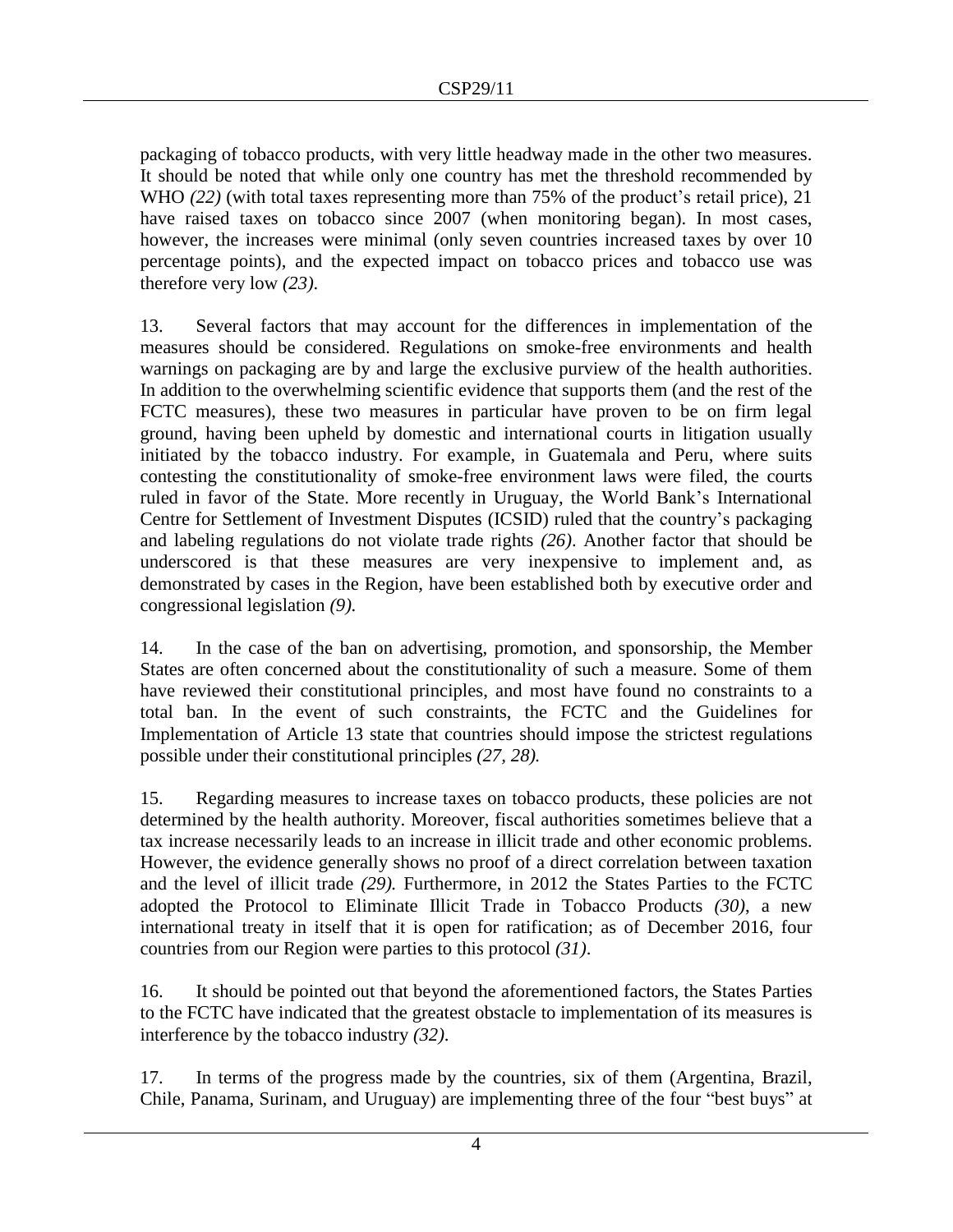the highest level of achievement, according to the definitions of WHO *(33)*, and another 15 are implementing only one or two of them. However, 15 countries, 11 of them States Parties in the FCTC, have not yet implemented any at the highest level of achievement *(19)*. Articles 8, 11, and 13 have a deadline for implementation, identified in the Convention itself or in its Guidelines for Implementation (within five years of the Convention's entry into force for the State Party, in the case of Articles 8 and 13, and three years in the case of Article 11). For the majority of the States Parties, this deadline has already passed *(27, 34, 35)*.

18. There is a certain geopolitical concentration that shows that the countries of Latin America, especially those in South America, have made greater progress than those in the Caribbean region (CARICOM and Spanish-speaking Caribbean). For example, of the six countries that have implemented three of the four "best buys," five are in Latin America (Argentina, Brazil, Colombia, Panama, and Uruguay) and one is a CARICOM member (Suriname). Of the 15 countries that have not yet implemented any of the measures at the highest level of achievement, 10 are CARICOM members. The factors that may be responsible for these differences include: the existence of a better-organized civil society, as seen in the Latin American countries, and greater availability of domestic research and, thus, domestic evidence to support the policies, as well as better surveillance and monitoring systems for tobacco use and better policy implementation, *(19).* Added to this is the comparative advantage of the larger countries with more robust economies in terms of human and financial resources.

19. Finally, it should be borne in mind that the existence of legislation does not *per se* guarantee the anticipated effects, since it must be accompanied by monitoring and compliance mechanisms. This point is hard to assess, although there are signs that it poses a challenge in some countries *(36, 37)*.

## **Proposal: Strategy and Plan of Action to Strengthen Tobacco Control in the Region of the Americas 2018-2022**

# *Guiding principles*

20. The FCTC and its Guidelines are the basis for the development and implementation of tobacco control policies and are key to meeting the target of a 30% reduction in the prevalence of tobacco use. WHO has recognized four articles of the FCTC as "best buys" and considers them important for meeting the goal of reducing premature mortality from NCDs. Implementing these articles is important for all Member States in the Region, regardless of whether they are parties to the Convention.

21. Implementation of the measures contained in this Strategy and Plan of Action should be accomplished through binding legal instruments rather than voluntary agreements. In addition to adopting its provisions, it is also important to verify the degree of compliance with their measures and look into the causes of any noncompliance.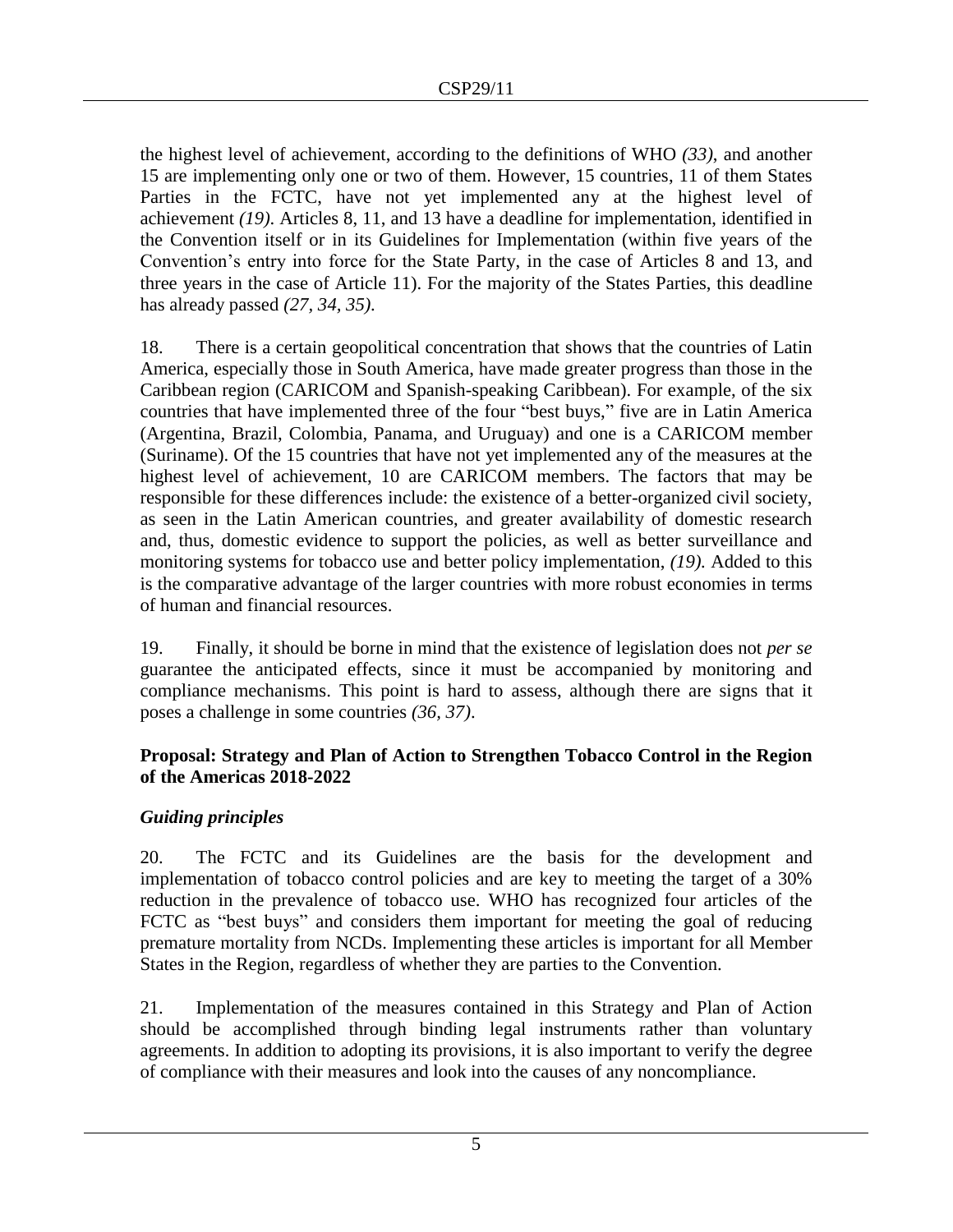22. The determination of fiscal policies in particular, and domestic policies in general, is the sovereign right of the Member States, meaning that the strategic lines of action proposed in this document will be implemented at the domestic level, as appropriate, in keeping with the context of each country.

# *General objective*

23. The general objective of this Strategy and Plan of Action is to accelerate implementation of the FCTC in the Region, especially the articles that WHO considers "best buys" for NCD prevention and control, in order to meet Output Indicator 2.1.2e (number of countries that have implemented policies, strategies, or laws in compliance with the FCTC) of Outcome 2.1.2 (countries enabled to implement very cost-effective interventions to reduce four modifiable risk factors for noncommunicable diseases) of the Proposed Program and Budget 2018-2019 of PAHO. This would help to meet Impact Goal 5 (Improve the health of the adult population with an emphasis on NCDS and risk factors) and Outcome 2.1 (Increase access to interventions to prevent and manage noncommunicable diseases and their risk factors) of the Strategic Plan 2014-2019. It would also contribute to meeting the global target of reducing the prevalence tobacco use by 30% in people over 15 years of age and the global targets of reducing premature mortality from NCDs by 25% by 2025 (WHO) and by one-third by 2030, as established in Sustainable Development Goal 3.4 *(6, 8)*.

# *Strategic lines of action*

- 1) Implementation of measures for the creation of completely smoke-free environments and the adoption of effective measures on the packaging and labeling of tobacco products as a priority for the Region.
- 2) Implementation of a ban on the advertising, promotion, and sponsorship of tobacco products and the adoption of measures to reduce their availability.
- 3) Ratification of the FCTC and the Protocol to Eliminate Illicit Trade in Tobacco Products by Member States that have not yet done so.
- 4) Strengthening of Member States' capacity in terms of public health policies to counter attempts at interference by the tobacco industry and those who work to further its interests.

# *Strategic line of action 1: Implementation of measures for the creation of completely smoke-free environments and the adoption of effective measures on the packaging and labeling of tobacco products*

24. Exposure to tobacco smoke causes disease and death. Thus, protecting people from this exposure promotes "the right to the highest attainable standard of health." Effective measures include a total ban on smoking and should cover at least all enclosed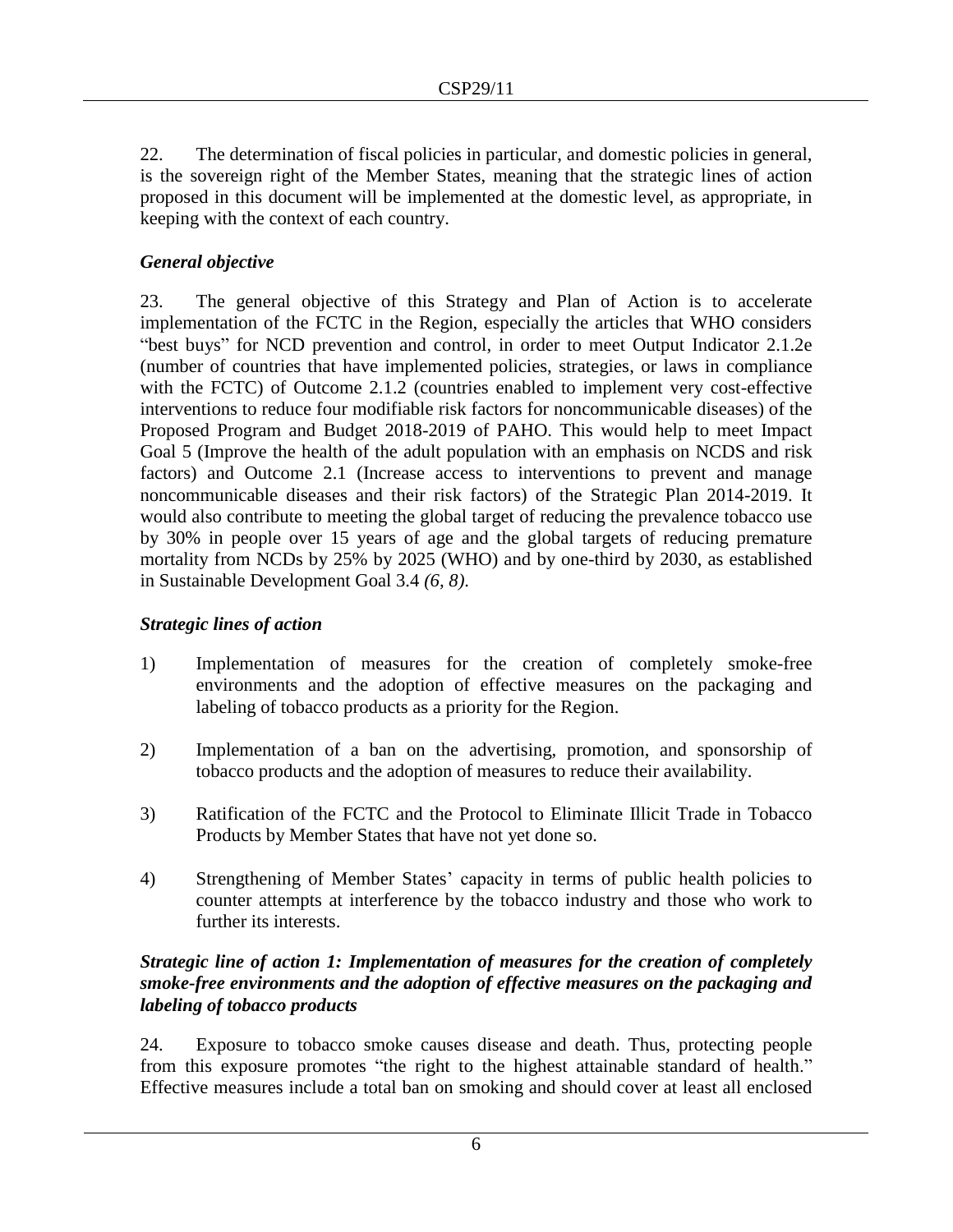public and work spaces and public transportation; they could include other semi-enclosed or open public spaces, pursuant to each country's needs *(34)*.

25. Posting health warnings on the packaging of tobacco products is essential for raising public awareness about the effects of tobacco use on health. Article 11 of the FCTC and its Guidelines state that health warnings should meet certain criteria to ensure their maximum visibility: they should cover 50% or more of the main surface of the packaging (in no case less than 30%) and include rotating images and messages in the main language(s) spoken in the country. Furthermore, the packaging should not contain any element, such as the words "mild," and "light," that could lead to the mistaken conclusion that the product in question is less harmful than another and should provide qualitative information on its components and emissions. The Region's most advanced countries in this respect – Canada and Uruguay – have health warnings that respectively cover 75% and 80% of the main exposed surfaces *(19, 35)*.

26. Finally, the Member States could consider adopting neutral or plain packaging *(38)*, as Australia, France, Ireland, and the United Kingdom have done *(39-42)*. Neutral or plain packaging is a measure designed to restrict or prohibit the use of logos, colors, trademark imagery, and/or promotional information other than the brand or product name, which should appear in a nondescript color and font. This measure not only increases the visibility of the health warnings but makes the product less appealing and eliminates the possibility of using the packaging as advertising *(27, 35)*. The Member States can also consider the adoption of a standardized format per brand name, as Uruguay does (allowing one format for every brand of tobacco product), to ensure that variants of the brand name are not used to create the mistaken idea that some variants are less harmful than others. In the Region, where the feminization of tobacco use is on the rise, this would be especially useful in preventing packaging specifically designed to appeal to women.

| <b>Objective</b>                                                                                                                                                                                                                                   | <b>Indicator</b>                                                                                                                                                            | <b>Baseline</b><br>(2016) | Target<br>(2022) |
|----------------------------------------------------------------------------------------------------------------------------------------------------------------------------------------------------------------------------------------------------|-----------------------------------------------------------------------------------------------------------------------------------------------------------------------------|---------------------------|------------------|
| 1.1 Enact smoke-<br>free environment<br>legislation<br>throughout the<br>Region of the<br>Americas.                                                                                                                                                | <b>1.1.1</b> Number of countries with national<br>regulations creating 100% smoke-free<br>environments in all enclosed public and<br>work spaces and public transportation. | 18                        | 35               |
| 1.2 Include health<br><b>1.2.1</b> Number of countries with graphic<br>health warnings on tobacco packaging that<br>warnings on the<br>meet the criteria of the WHO Report on the<br>packaging of<br>tobacco products.<br>Global Tobacco Epidemic. |                                                                                                                                                                             | 16                        | 35               |
|                                                                                                                                                                                                                                                    | <b>1.2.2</b> Number of countries that adopt a<br>policy of neutral and/or standardized<br>packaging.                                                                        |                           | 6                |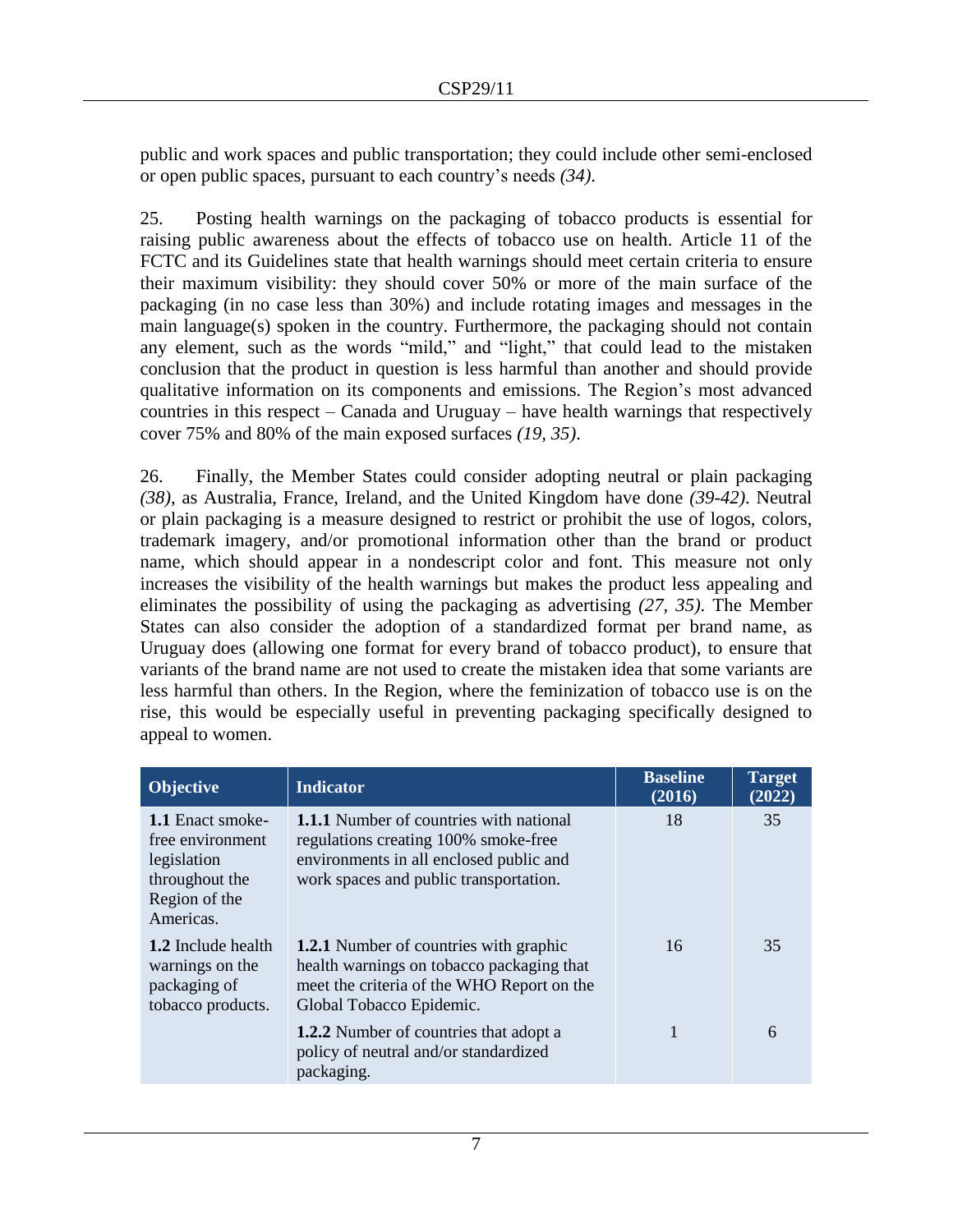*Source of information on the indicator:* States Parties' reports to the FCTC Secretariat, to be submitted in 2018 and 2020, and data collected for the WHO Report on the Global Tobacco Epidemic 2017, 2019, and 2021.

## *Strategic line of action 2: Implementation of a ban on the advertising, promotion, and sponsorship of tobacco products and the adoption of measures to reduce their availability*

27. It is widely documented in the literature that the advertising, promotion, and sponsorship of tobacco products contribute to greater tobacco use, especially among young people *(43, 44, 45)*. For the ban to be effective, it must be comprehensive and applicable to all forms of advertising, promotion, and sponsorship, direct or indirect and even transborder. The ban should also extend to all media, time frames, and audiences. A partial ban is useless, or its effects are limited *(9, 27)*. Part of the explanation for the feminization of tobacco use in the Region is that industry marketing efforts deliberately target women. This strategic line of action will therefore be especially useful for protecting women and young people *(46)*.

28. Packaging is also recognized as a way to advertise and promote tobacco products, and their display at points of sale is a key element for advertising and encouraging tobacco use. It also creates the impression that tobacco use is socially acceptable –especially when, as is common, the products are placed near candy and other articles targeting children *(45).* This is why the Guidelines for Implementation of Article 13 of the FCTC call on States Parties to consider banning the display of tobacco products at points of sale *(27)*.

29. According to the Guidelines for Implementation of Article 6, an effective tax increase is one that results in higher prices that substantially reduce consumption and, in the short term, constitute an important source of revenue and, in the long-term, lead to a reduction in the cost of tobacco-related illness. Furthermore, since low- and middleincome population groups are more sensitive to increases in taxes and prices, the reduction in tobacco use and prevalence are more pronounced in these groups than in higher-income groups, reducing tobacco-related health inequalities and poverty *(47, 48)*.

| <b>Objective</b>                                                                     | <b>Indicator</b>                                                                                                            | <b>Baseline</b><br>(2016) | <b>Target</b><br>(2022) |
|--------------------------------------------------------------------------------------|-----------------------------------------------------------------------------------------------------------------------------|---------------------------|-------------------------|
| 2.1 Impose a total<br>ban on the<br>advertising,<br>promotion, and<br>sponsorship of | <b>2.1.1</b> Number of countries with a total ban<br>on the advertising, promotion, and<br>sponsorship of tobacco products. | 5                         | 20                      |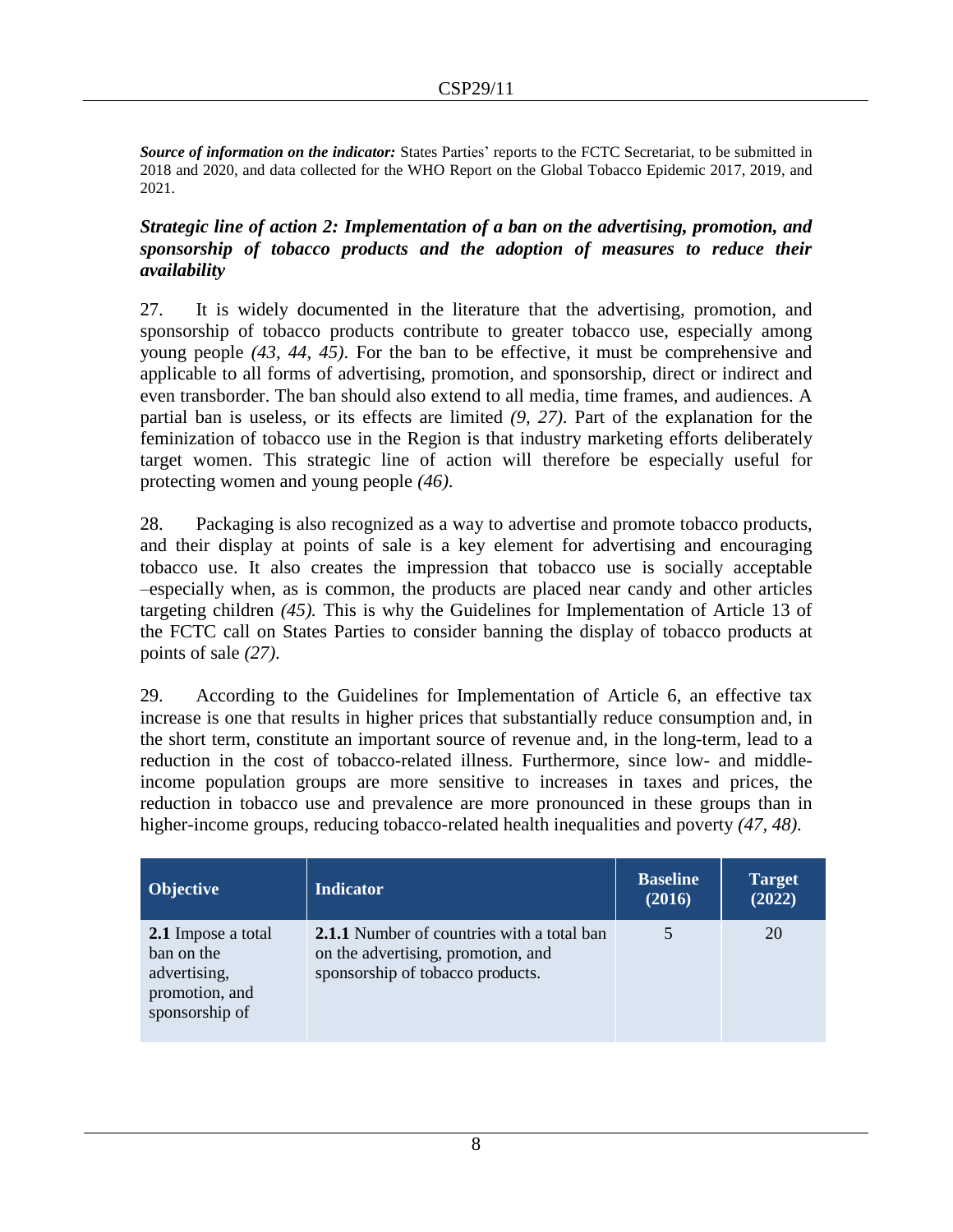| <b>Objective</b>                                                                                   | <b>Indicator</b>                                                                                                                                                                                                                     | <b>Baseline</b><br>(2016) | <b>Target</b><br>(2022) |
|----------------------------------------------------------------------------------------------------|--------------------------------------------------------------------------------------------------------------------------------------------------------------------------------------------------------------------------------------|---------------------------|-------------------------|
| tobacco products.                                                                                  | 2.1.2 Number of countries whose ban on<br>the advertising, promotion, and<br>sponsorship of tobacco products includes<br>a ban on the display of these products at<br>the point of sale.                                             | $\overline{\mathcal{A}}$  | 19                      |
| 2.2 Reduce the<br>availability of<br>tobacco products by<br>increasing excise<br>taxes on tobacco. | 2.2.1 Number of countries in which total<br>taxes represent 75% or more of the final<br>retail price, or in which the increase has<br>been substantial enough to promote a<br>change of category in the classification. <sup>+</sup> |                           | 10                      |
|                                                                                                    | 2.2.2 Number of countries that increase<br>excise taxes on tobacco products in a way<br>that promotes an increase in the<br>affordability index presented in the WHO<br>Report on the Global Tobacco Epidemic<br>$2015.$ *           | $\Omega$                  | 20                      |

*Notes*: \* Percentage of per capita GDP needed to purchase 100 packages of the country's most popular brand of cigarettes. According to Reference *(33).* 

*Source of information on the indicator:* **Reports by** States Parties to the FCTC Secretariat, to be submitted in 2018 and 2020, and data collected for the WHO Report on the Global Tobacco Epidemic 2017, 2019, and 2021.

## *Strategic line of action 3: Ratification of the FCTC and the Protocol to Eliminate Illicit Trade in Tobacco Products by Member States that have not yet done so*

30. The FCTC has been adopted faster and more widely than many other international treaties. Only five countries in the Region are not yet parties to it. Notwithstanding, some of these countries have embraced its measures or stated their intention to do so.

31. The Protocol for Elimination of Illicit Trade in Tobacco Products is based on and complements the mandate of Article 15 of the FCTC. In particular, the purpose of the protocol is to protect the tobacco product supply chain in order to eliminate illicit trade, requiring, among other things: *a)* the establishment of a global tracking and tracing regime; *b)* licensing, due diligence, record keeping, measures related to international transit, such as Internet and duty-free sales, sanctions, and special investigative techniques, and; *c)* aspects of information-sharing and international cooperation *(30)*. It is urgent to secure the first 40 ratifications needed for the Protocol's entry into force, so that countries can begin implementing its measures.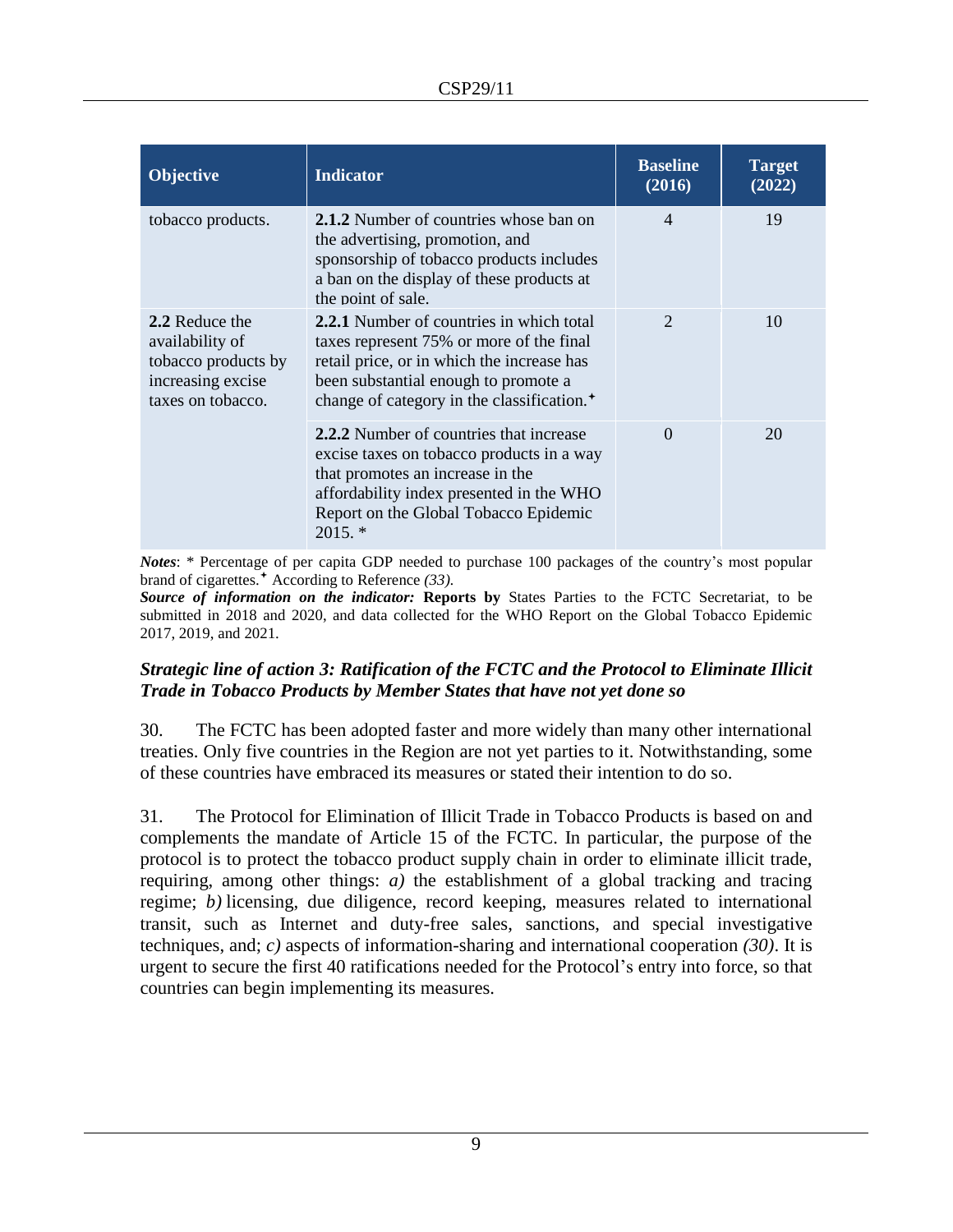| <b>Objective</b>                                                                                         | <b>Indicator</b>                                                                                                                                        | <b>Baseline</b><br>(2016) | <b>Target</b><br>(2022) |
|----------------------------------------------------------------------------------------------------------|---------------------------------------------------------------------------------------------------------------------------------------------------------|---------------------------|-------------------------|
| <b>3.1</b> Achieve ratification of<br>the FCTC.                                                          | <b>3.1.1</b> Number of countries that are<br>States Parties to the FCTC.                                                                                | 30                        | 33                      |
| <b>3.2</b> Achieve ratification of<br>the Protocol to Eliminate<br>Illicit Trade in Tobacco<br>Products. | <b>3.2.1</b> Number of States Parties to the<br>FCTC that are also States Parties to<br>the Protocol to Eliminate Illicit Trade<br>in Tobacco Products. | $\overline{4}$            | 20                      |

*Source of information on the indicator:* Treaties section of United Nations website.

*Strategic line of action 4: Strengthening of Member States' capacity in terms of public health policies to counter attempts at interference by the tobacco industry and those who work to further its interests*

32. Tobacco industry interests are irreconcilable with public health policy interests and purposes – a fact recognized in a growing number of international documents *(4, 49, 50).* 

33. The Guidelines for Implementation of Article 5.3 of the FCTC recommend that countries: *a)* establish measures to limit interactions with the tobacco industry and those who work to further its interests and ensure the transparency of those interactions that occur; *b)* reject partnerships and non-binding agreements; *c)* avoid conflicts of interest for government officials and employees; *d)* require that information provided by the tobacco industry be transparent and accurate; *e)* denormalize and, to the extent possible, regulate activities described as "corporate social responsibility" and similar activities, and *f)* do not to give preferential treatment to the tobacco industry, even if a State-owned industry is involved *(51)*.

34. The Member States of the Region have broad experience in effectively reversing attempts made by the tobacco industry and its partners to hinder, delay, or debilitate the adoption of effective tobacco control regulations. They also have experience in promoting coherence among international trade agreements and the tobacco control policies established in the WHO FCTC. The Pan American Sanitary Bureau, in accordance with the Strategy and Plan of Action, will step up efforts to systematize such experiences and effectively promote their exchange among Member States, in particular with regard to promoting coherence among the policies of different government sectors.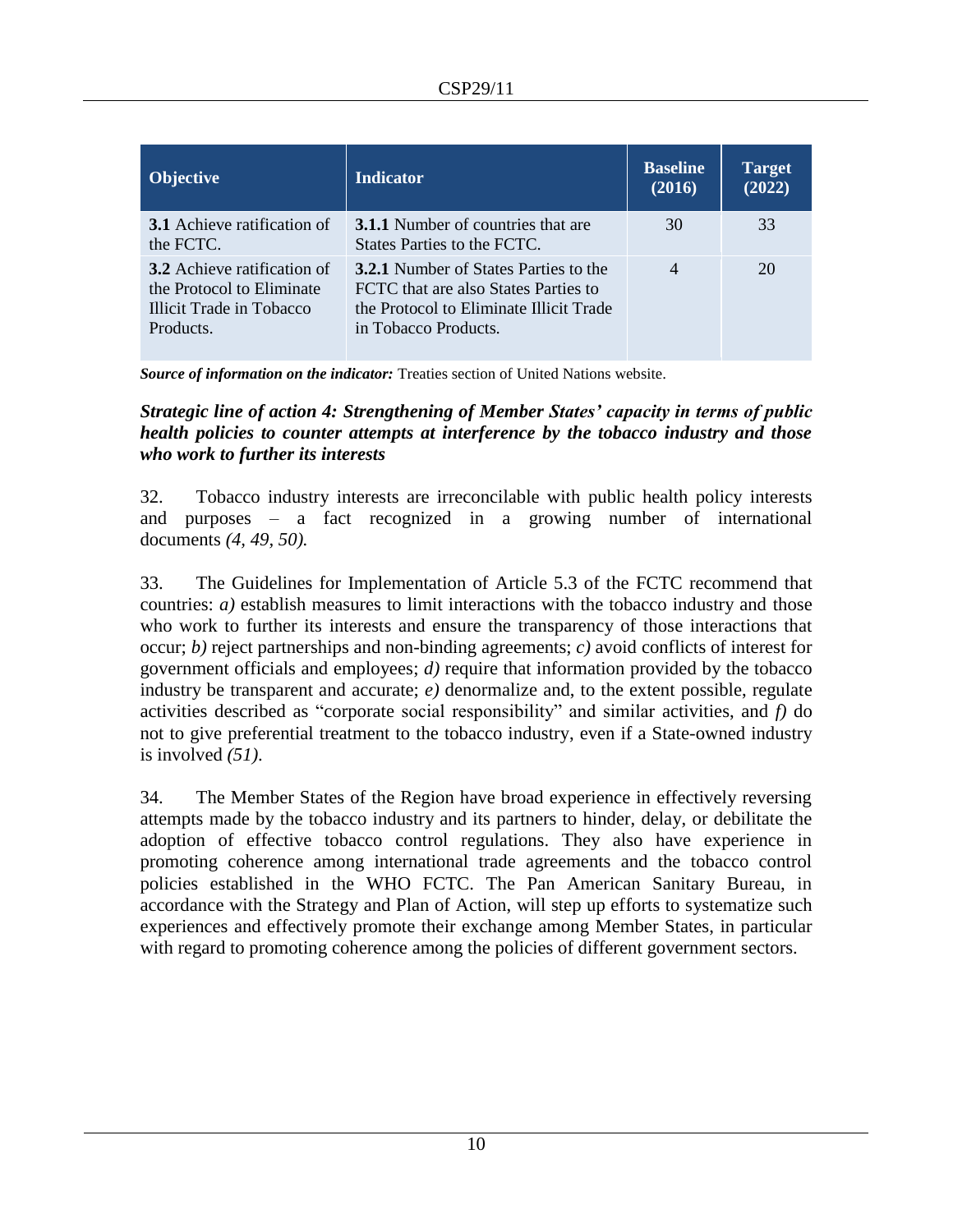| <b>Objective</b>                                                                                                                                    | <b>Indicator</b>                                                                                                                                                                                                      | <b>Baseline</b><br>(2016) | <b>Target</b><br>(2022) |
|-----------------------------------------------------------------------------------------------------------------------------------------------------|-----------------------------------------------------------------------------------------------------------------------------------------------------------------------------------------------------------------------|---------------------------|-------------------------|
| <b>4.1</b> Establish effective<br>mechanisms to prevent<br>interference by the<br>tobacco industry or those<br>who work to further its<br>interests | 4.1.1 Number of countries that have<br>mechanisms for the identification<br>and management of conflicts of<br>interest for government officials and<br>employees with responsibility for<br>tobacco control policies. | Unavailable               | 20                      |

*Source of information on the indicator:* Information to be collected by the PAHO tobacco control team.

#### **Monitoring and evaluation**

35. The Strategy and Plan of Action will help to achieve Outcome 2.1 of the PAHO Strategic Plan 2014-2019 ("Increased access to interventions to prevent and manage noncommunicable diseases and their risk factors"), and indicator 2.1.2e of Output 2.1.2 of the Proposed Program and Budget of PAHO 2018-2019 (Number of countries and territories implementing policies, strategies, or laws in line with the Framework Convention on Tobacco Control)*.* Since 2007, information for the indicators of the first three strategic lines of action has been systematically and uniformly compiled for the 35 Member States on a biennial basis for the WHO Report on the Global Tobacco Epidemic. Therefore, this task will not increase the Member States' commitments to provide that information. The only new information that they will need to submit is linked to the fourth strategic line of action. To that end, the Bureau will add a few additional questions to the form used for the WHO Report on the Global Tobacco Epidemic. A mid-term report will be prepared for the PAHO Governing Bodies in 2020, and a final report, in 2022.

## **Financial implications**

36. The total cost calculated for the Pan American Sanitary Bureau to implement the Plan of Action throughout its lifecycle from 2018 to 2022, including staff and activities, is US\$ 5 million. Financing of country initiatives shall be covered by the Member States themselves.

## **Action by the Pan American Sanitary Conference**

37. The Conference is requested to consider the adoption of the proposed resolution found in Annex A.

Annexes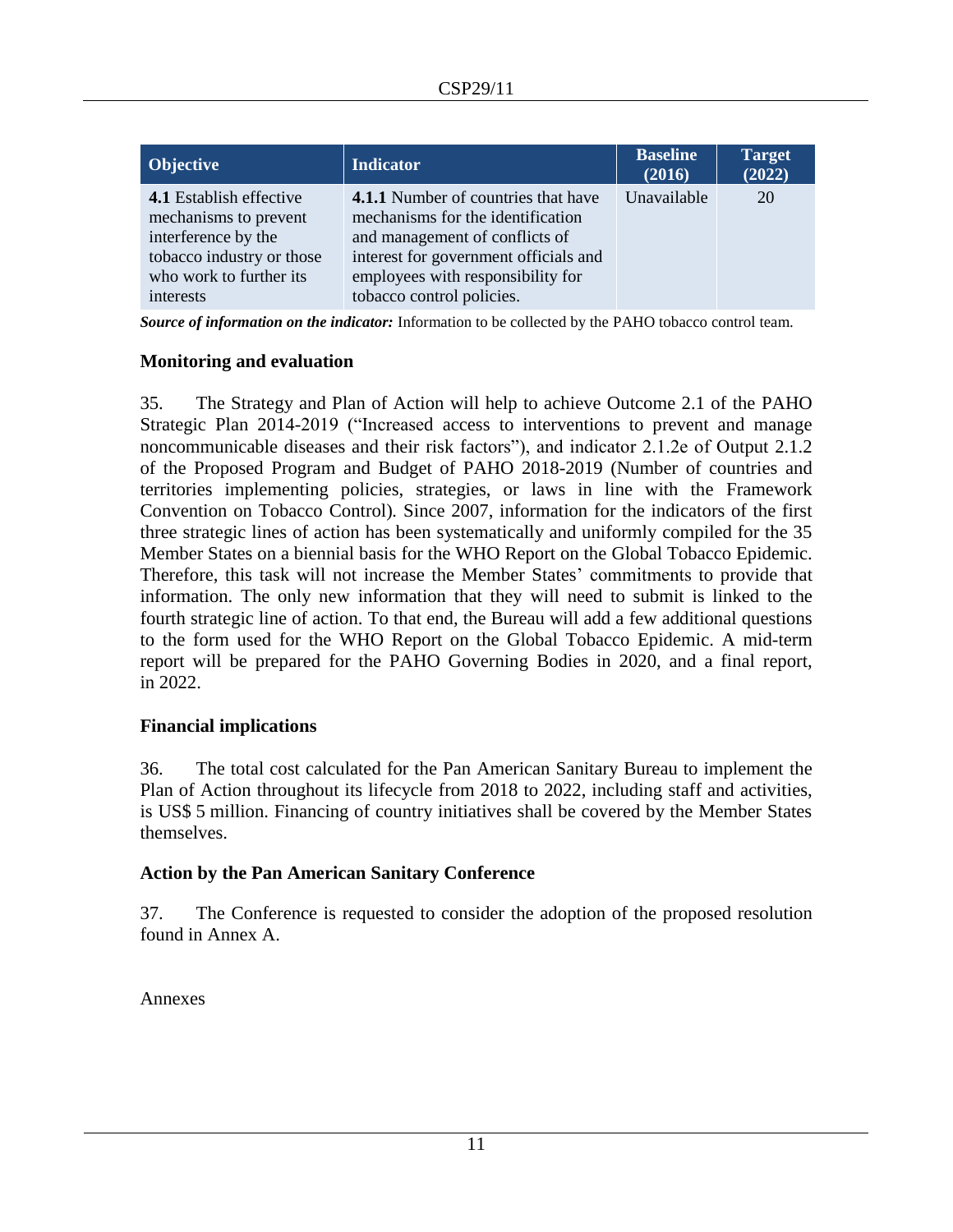# **References**

- 1. Pan American Health Organization/World Health Organization. Communicable Diseases and Health Analysis: Core Indicators 2016. Health Situation in the Americas 2016. Washington, D.C., USA, 2016.
- 2. World Health Organization. Framework Convention on Tobacco Control [cited 2017 Feb 26]. Available from: <http://apps.who.int/iris/bitstream/10665/42811/1/9241591013.pdf?ua=1>
- 3. Caribbean Community. Declaration of Port-of-Spain: Uniting to Stop the Epidemic of Chronic NCDs (2007). Port-of-Spain, Trinidad and Tobago [cited 2017 Feb 26]. Available from: [http://caricom.org/media-center/communications/statements-from-caricom](http://caricom.org/media-center/communications/statements-from-caricom-meetings/declaration-of-port-of-spain-uniting-to-stop-the-epidemic-of-chronic-ncds)[meetings/declaration-of-port-of-spain-uniting-to-stop-the-epidemic-of-chronic-ncds](http://caricom.org/media-center/communications/statements-from-caricom-meetings/declaration-of-port-of-spain-uniting-to-stop-the-epidemic-of-chronic-ncds)
- 4. United Nations. Political Declaration of the High-level Meeting of the General Assembly on the Prevention and Control of Non-communicable Diseases. New York: UN; 2011 [cited 2017 Feb 26]. Available from: <http://www.un.org/en/ga/ncdmeeting2011/>
- 5. Pan American Health Organization. Strategic Plan of the Pan American Health Organization 2014-2019 [Internet]. 52nd Directing Council of PAHO, 65th Session of the Regional Committee of WHO for the Americas; 30 September-4 October 2013; Washington, DC Washington, DC: PAHO; 2013 (Official Document No. 345) [cited 2017 Feb 26]. Available from: [http://iris.paho.org/xmlui/bitstream/handle/123456789/7654/CD53-OD345](http://iris.paho.org/xmlui/bitstream/handle/123456789/7654/CD53-OD345-e.pdf?sequence=16&isAllowed=y) [e.pdf?sequence=16&isAllowed=y](http://iris.paho.org/xmlui/bitstream/handle/123456789/7654/CD53-OD345-e.pdf?sequence=16&isAllowed=y)
- 6. World Health Organization. Global action plan for the prevention and control of NCDs 2013-2020 [Internet]. 66th World Health Assembly, 2013 May 6; Geneva, Switzerland. Geneva: WHO; 2013 (Documento A66/9) [cited 2017 Feb 26]. Available from: [http://www.who.int/iris/bitstream/10665/94384/1/9789241506236\\_eng.pdf?ua=1](http://www.who.int/iris/bitstream/10665/94384/1/9789241506236_eng.pdf?ua=1)

7. Pan American Health Organization. Plan of Action for the Prevention and Control of Noncommunicable Diseases [Internet]. 52nd Directing Council of PAHO; 65th Session of the Regional Committee of WHO for the Americas; Washington, D.C.; Washington, D.C.: PAHO; 2013 (Resolution CD52.R9) [cited 2017 Feb 26]. Available from: [http://www2.paho.org/hq/index.php?option=com\\_docman&task=doc\\_download&gi](http://www2.paho.org/hq/index.php?option=com_docman&task=doc_download&gid=23295&Itemid=270&lang=en) [d=23295&Itemid=270&lang=en](http://www2.paho.org/hq/index.php?option=com_docman&task=doc_download&gid=23295&Itemid=270&lang=en)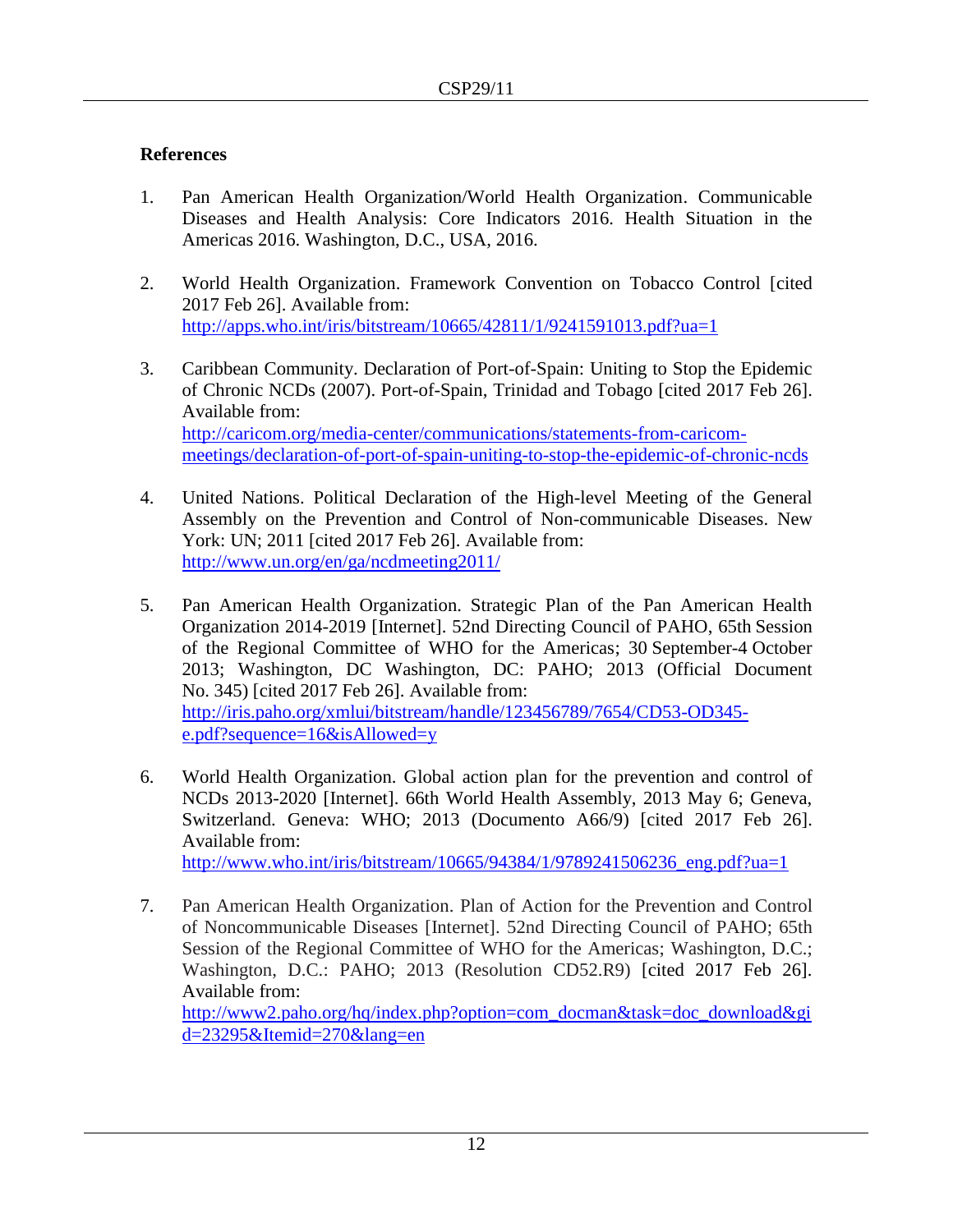- 8. United Nations. Resolution adopted by the General Assembly of the United Nations. Transforming our world: the 2030 Agenda for Sustainable Development [Internet]. United Nations General Assembly; 21 October 2015. New York. New York: UN; 2015 (Document A/RES/70/1) [cited 2017 Feb 26]. Available from: [http://www.un.org/en/ga/search/view\\_doc.asp?symbol=A/RES/70/1](http://www.un.org/en/ga/search/view_doc.asp?symbol=A/RES/70/1)
- 9. Pan American Health Organization. Manual for Developing Tobacco Control Legislation in the Region of the Americas. Washington, D.C.: PAHO; 2013 [cited 2017 Feb 26]. Available from: [http://www2.paho.org/hq/index.php?option=com\\_docman&task=doc\\_download&gi](http://www2.paho.org/hq/index.php?option=com_docman&task=doc_download&gid=24890&Itemid=270&lang=en) [d=24890&Itemid=270&lang=en](http://www2.paho.org/hq/index.php?option=com_docman&task=doc_download&gid=24890&Itemid=270&lang=en)
- 10. Pan American Health Organization. WHO Framework Convention on Tobacco Control: Opportunities and Challenges for Its Implementation in the Region of the Americas [Internet]. 48th Directing Council of PAHO, 60th Session of the Regional Committee of WHO for the Americas; 29 September-3 October 2008; Washington, D.C.; Washington, D.C.: PAHO; 2010 (Resolution CD48.R2) [cited 2017 Feb 26]. Available from:

<http://www.paho.org/english/gov/cd/cd48.r2-e.pdf>

- 11. Conference of the Parties to the WHO Framework Convention on Tobacco Control. protection of public health policies with respect to tobacco control from commercial and other vested interests of the tobacco industry [Internet]. Seventh session; 12 November 2016; New Delhi, India. New Delhi, India: FCTC; 2016 (Decision FCTC/COP7(8)) [cited 2017 Jul 26]. Available from: [http://www.who.int/fctc/cop/cop7/FCTC\\_COP7\(8\)\\_EN.pdf?ua=1](http://www.who.int/fctc/cop/cop7/FCTC_COP7(8)_EN.pdf?ua=1)
- 12. Conference of the Parties to the WHO Framework Convention on Tobacco Control. Trade and investment issues, including agreements, and legal challenges in relation to the implementation of the WHO FCTC [Internet]. Seventh session; 12 November 2016; New Delhi, India. New Delhi, India: FCTC; 2016 (Decision FCTC/COP7(21)) [cited 2017 Jul 26]. Available from: [http://www.who.int/fctc/cop/cop7/FCTC\\_COP7\\_21\\_EN.pdf?ua=1.](http://www.who.int/fctc/cop/cop7/FCTC_COP7_21_EN.pdf?ua=1)
- 13. Conference of the Parties to the WHO Framework Convention on Tobacco Control. Measures to strengthen implementation of the Convention through coordination and cooperation [Internet]. Seventh session; 12 November 2016; New Delhi, India. New Delhi, India: FCTC; 2016 (Decision FCTC/COP7(13)) [cited 2017 Jul 26]. Available from: [http://www.who.int/fctc/cop/cop7/FCTC\\_COP7\\_13\\_EN.pdf?ua=1.](http://www.who.int/fctc/cop/cop7/FCTC_COP7_13_EN.pdf?ua=1)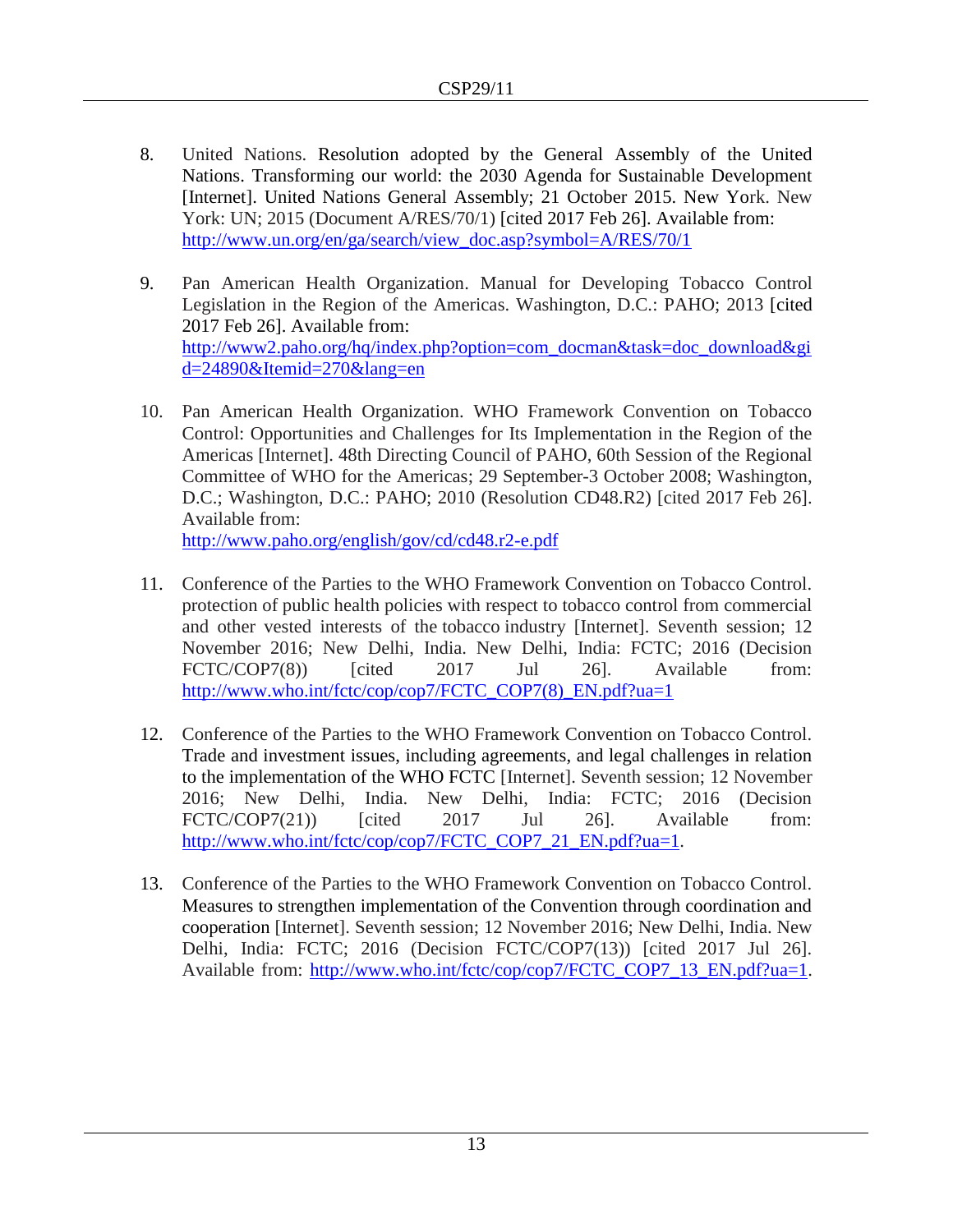14. Pan American Health Organization. Strengthening the capacity of Member States to implement the provisions and guidelines of the WHO Framework Convention on Tobacco Control [Internet]. 50th Directing Council of PAHO, 62nd Session of the Regional Committee of WHO for the Americas; 27 September-1 October 2010; Washington, D.C.; Washington, D.C.: PAHO; 2010 (Resolution CD50.R6) [cited 2017 Feb 26]. Available from:

[http://www2.paho.org/hq/index.php?option=com\\_docman&task=doc\\_download&gi](http://www2.paho.org/hq/index.php?option=com_docman&task=doc_download&gid=8958&Itemid=270&lang=en) [d=8958&Itemid=270&lang=en](http://www2.paho.org/hq/index.php?option=com_docman&task=doc_download&gid=8958&Itemid=270&lang=en)

- 15. World Health Organization. Draft comprehensive global monitoring framework and targets for the prevention and control of noncommunicable diseases. [Internet]. 66th World Health Assembly; 20-28 May 2013; Geneva, Switzerland. Geneva: WHO; 2013 (Document A66/8) [cited 2017 Feb 26]. Available from: [http://apps.who.int/gb/ebwha/pdf\\_files/WHA66/A66\\_8-en.pdf](http://apps.who.int/gb/ebwha/pdf_files/WHA66/A66_8-en.pdf)
- 16. Kontis V, Mathers CD, Rehm J, Stevens GA, Shield KD, Bonita R, et al. Contribution of six risk factors to achieving the 25x25 non-communicable disease mortality reduction target: a modelling study. Lancet [Internet]. 2 August 2014 [cited 2017 Feb 26];2014; 384 (9941):[427-37]. Available from: <http://www.ncbi.nlm.nih.gov/pubmed/24797573>
- 17. World Health Organization. WHO Global Report: Mortality Attributable to Tobacco. Geneva: WHO; 2012 [cited 2017 Feb 26]. Available from: [http://www.who.int/tobacco/publications/surveillance/fact\\_sheet\\_mortality\\_report.p](http://www.who.int/tobacco/publications/surveillance/fact_sheet_mortality_report.pdf) [df](http://www.who.int/tobacco/publications/surveillance/fact_sheet_mortality_report.pdf)
- 18. Pichon-Rivière A, Bardach A, Augustovski F, Alcaraz A, Reynales-Shigematusu LM, Texeira Pinto M et al. Impacto económico del tabaquismo en los sistemas de salud de América Latina: un estudio en siete países y su extrapolación a nivel regional. Rev Panam Salud Pública. [Internet] [cited 2017 Feb 26];2016;40(4):213- 21. Available in Spanish from: [http://iris.paho.org/xmlui/bitstream/handle/123456789/31302/v40n4a05\\_213-](http://iris.paho.org/xmlui/bitstream/handle/123456789/31302/v40n4a05_213-21.pdf?sequence=1&isAllowed=y) [21.pdf?sequence=1&isAllowed=y](http://iris.paho.org/xmlui/bitstream/handle/123456789/31302/v40n4a05_213-21.pdf?sequence=1&isAllowed=y)
- 19. Pan American Health Organization. Report on Tobacco Control for the Region of the Americas. WHO Framework Convention on Tobacco Control: 10 Years Later. Washington, D.C.: PAHO; 2016 [cited 2017 Feb 26]. Available from: [http://www2.paho.org/hq/index.php?option=com\\_content&view=article&id=11965](http://www2.paho.org/hq/index.php?option=com_content&view=article&id=11965%3A2016-regional-report-tobacco-control&catid=1279%3Apublications&Itemid=41962&lang=en) [%3A2016-regional-report-tobacco](http://www2.paho.org/hq/index.php?option=com_content&view=article&id=11965%3A2016-regional-report-tobacco-control&catid=1279%3Apublications&Itemid=41962&lang=en)[control&catid=1279%3Apublications&Itemid=41962&lang=en](http://www2.paho.org/hq/index.php?option=com_content&view=article&id=11965%3A2016-regional-report-tobacco-control&catid=1279%3Apublications&Itemid=41962&lang=en)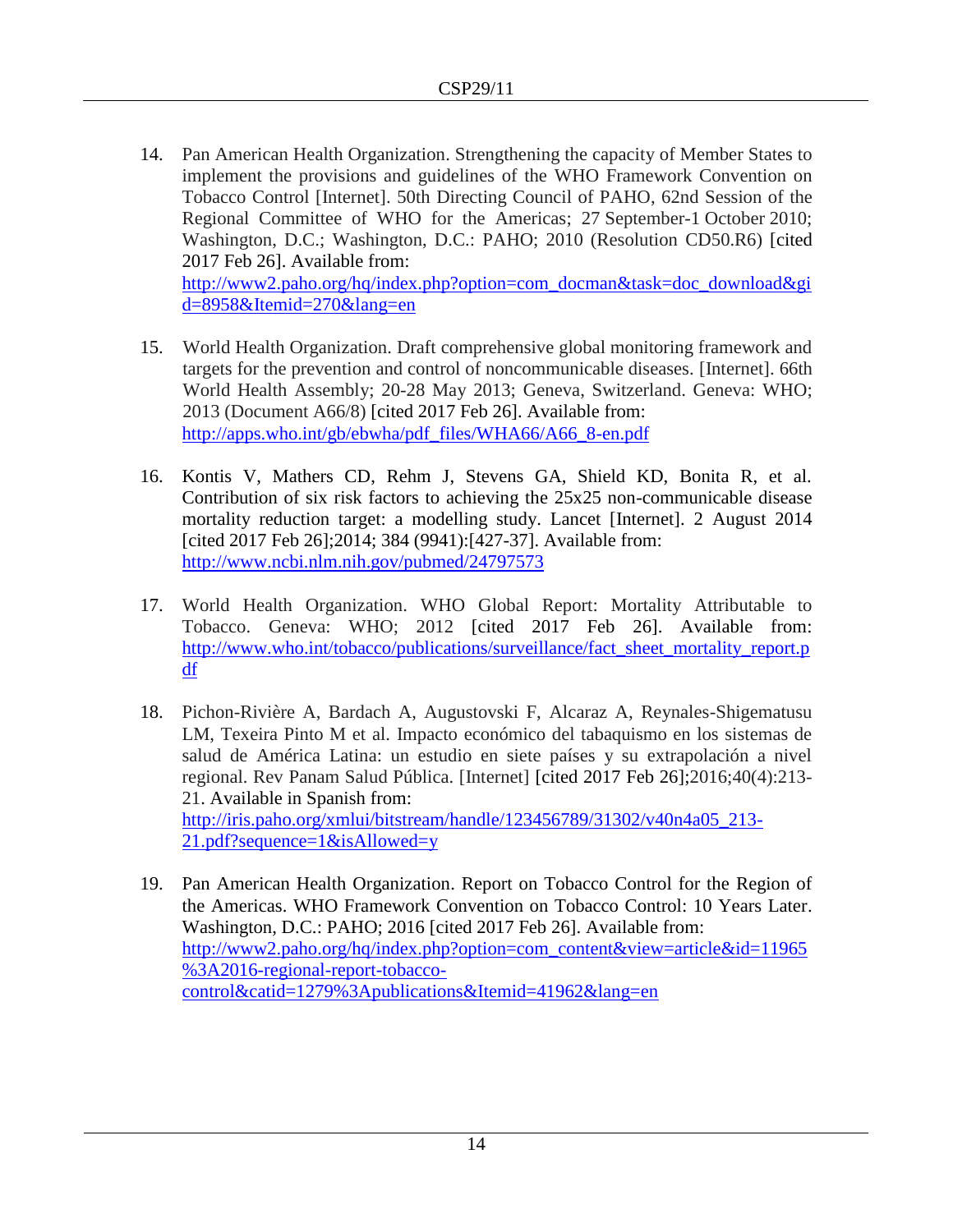20. World Health Organization, World Economic Forum. From Burden to "Best Buys": Reducing the Economic Impact of Non-communicable Diseases in Low- and Middle-income Countries. Geneva: WHO; 2011 [cited 2017 Feb 26]. Available from:

<http://apps.who.int/medicinedocs/en/d/Js18804en/>

- 21. World Health Organization. WHO Report on the Global Tobacco Epidemic 2015 [cited 2017 Feb 26]. Available from: [http://www.who.int/tobacco/global\\_report/2015/en/](http://www.who.int/tobacco/global_report/2015/en/)
- 22. World Health Organization. WHO Technical Manual on Tobacco Tax Administration, Geneva: WHO; 2010 [cited 2017 Feb 26]. Available from: [http://apps.who.int/iris/bitstream/10665/44316/1/9789241563994\\_eng.pdf](http://apps.who.int/iris/bitstream/10665/44316/1/9789241563994_eng.pdf)
- 23. Sandoval RC, Belausteguigoitia I, Hennis A. El caso de los impuestos al tabaco: dónde nos encontramos y cómo acelerar su uso a favor de la salud pública. Revista Panamericana de Salud Pública [Internet]. [cited 2017 Feb 26];2016; 40(4):[200-1]. Available in Spanish from: [http://iris.paho.org/xmlui/bitstream/handle/123456789/31299/v40n4a02](http://iris.paho.org/xmlui/bitstream/handle/123456789/31299/v40n4a02-spa.pdf?sequence=5&isAllowed=y) [spa.pdf?sequence=5&isAllowed=y](http://iris.paho.org/xmlui/bitstream/handle/123456789/31299/v40n4a02-spa.pdf?sequence=5&isAllowed=y)
- 24. Corte de Constitucionalidad de la República de Guatemala. Demanda de la Cámara de Comercio de Guatemala (V-A). Inconstitucionalidad general parcial, Expediente 2158-2009 [cited 2017 Feb 26]. Available in Spanish from: [https://www.tobaccocontrollaws.org/files/live/litigation/267/GT\\_Guatemala%20Ch](https://www.tobaccocontrollaws.org/files/live/litigation/267/GT_Guatemala%20Chamber%20of%20Commerce%20_1.pdf) [amber%20of%20Commerce%20\\_1.pdf](https://www.tobaccocontrollaws.org/files/live/litigation/267/GT_Guatemala%20Chamber%20of%20Commerce%20_1.pdf)
- 25. Sentencia del Plano Jurisdiccional del Tribunal Constitucional del Perú del 19 de julio de 2011. Proceso de Inconstitucionalidad. 5,000 ciudadanos contra el Artículo <sup>3</sup> de la Ley N.<sup>o</sup> 28705 - Ley general para la prevención y control de los riesgos del consumo de tabaco, sección 6, párrafo 65 [cited 2017 Feb 26]. Available in Spanish from:

<http://www.tc.gob.pe/jurisprudencia/2011/00032-2010-AI.html>

- 26. World Bank. International Centre for Settlement of Investment Disputes [Internet]. Phillip Morris Brand Sárl (Switzerland), Philip Morris Products S.A. (Switzerland) and Abal Hermanos S.A. (Uruguay) v. Oriental Republic of Uruguay (ICSID Case No. ARB/10/7) [cited 2017 Feb 26]. Available from: <https://icsid.worldbank.org/en/Pages/cases/casedetail.aspx?CaseNo=ARB/10/7>
- 27. World Health Organization. Guidelines for implementation of Article 13 (*Tobacco advertising, promotion and sponsorship*) of the WHO Framework Convention on Tobacco Control. World Health Organization, 2008 [Internet] [cited 2017 Feb 26]. Available from:

[http://www.who.int/fctc/guidelines/article\\_13.pdf?ua=1](http://www.who.int/fctc/guidelines/article_13.pdf?ua=1)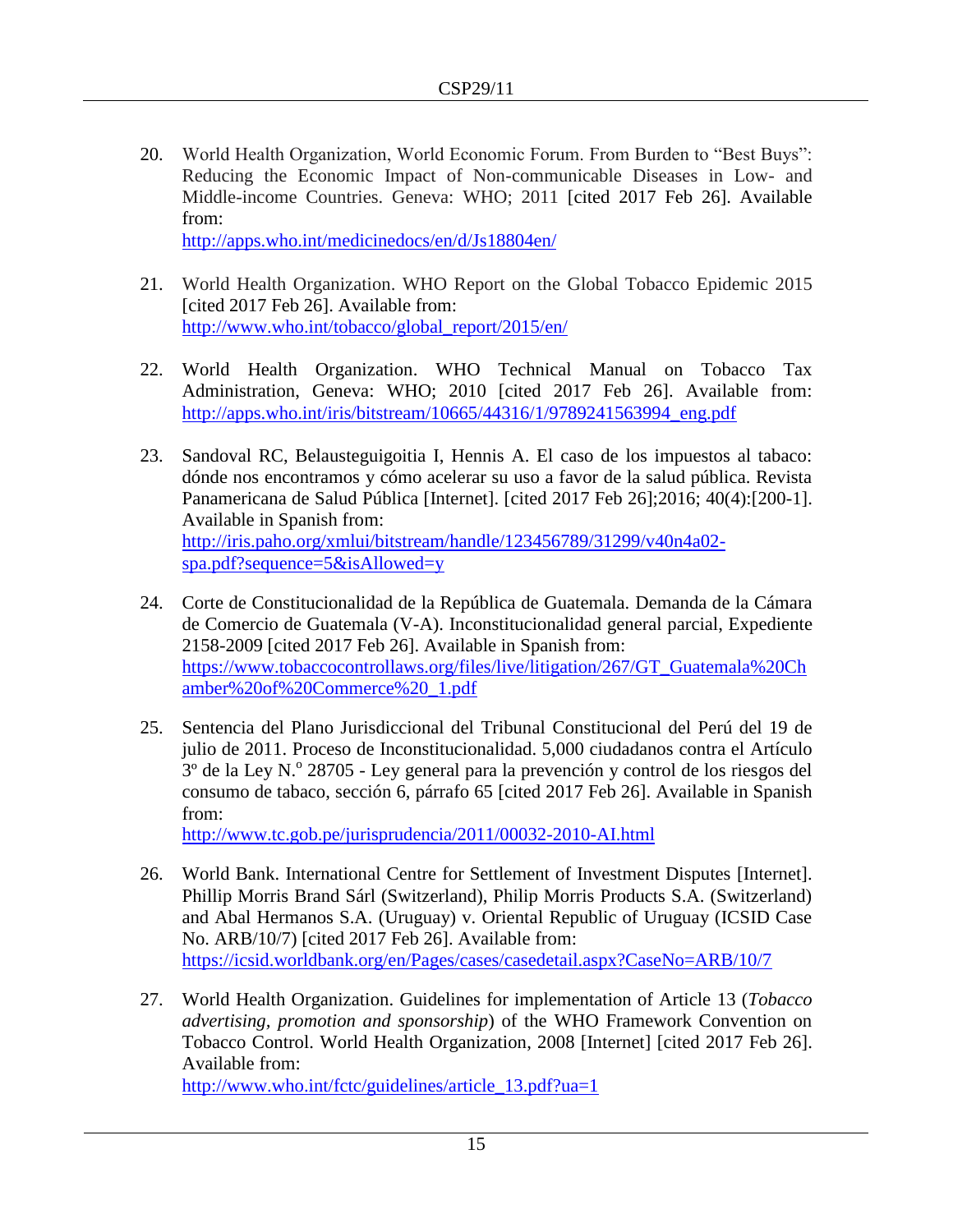- 28. O'Neill Instititute for National and Global Health Law. Tobacco Industry Strategy in Latin American Courts. A Litigation Guide [Internet]. Washington, D.C.; February 2012 [cited 2017 Feb 26]. Available from: [http://www.law.georgetown.edu/oneillinstitute/documents/2012\\_OneillTobaccoLit](http://www.law.georgetown.edu/oneillinstitute/documents/2012_OneillTobaccoLitGuide_ENG.PDF) [Guide\\_ENG.PDF](http://www.law.georgetown.edu/oneillinstitute/documents/2012_OneillTobaccoLitGuide_ENG.PDF)
- 29. World Health Organization. Illegal trade of tobacco: What you should know to stop it, 2015 [Internet] [cited 2017 Feb 26]. Available from: [http://apps.who.int/iris/bitstream/10665/170994/1/WHO\\_NMH\\_PND\\_15.3\\_eng.pdf](http://apps.who.int/iris/bitstream/10665/170994/1/WHO_NMH_PND_15.3_eng.pdf?ua=1&ua=1) [?ua=1&ua=1](http://apps.who.int/iris/bitstream/10665/170994/1/WHO_NMH_PND_15.3_eng.pdf?ua=1&ua=1)
- 30. World Health Organization. Protocol to Eliminate Illicit Trade in Tobacco Products, 2012 [Internet] [cited 2017 Feb 26]. Available from: <http://www.who.int/fctc/protocol/about/en/>
- 31. Naciones Unidas. Protocolo para la eliminación del comercio ilícito de productos de tabaco [Internet]. Nueva York: ONU; 2012. [cited 2017 Feb 26]. Available from: [https://treaties.un.org/pages/ViewDetails.aspx?src=TREATY&mtdsg\\_no=IX-4](https://treaties.un.org/pages/ViewDetails.aspx?src=TREATY&mtdsg_no=IX-4-a&chapter=9&clang=_en) [a&chapter=9&clang=\\_en](https://treaties.un.org/pages/ViewDetails.aspx?src=TREATY&mtdsg_no=IX-4-a&chapter=9&clang=_en)
- 32. World Health Organization. Implementation of Article 5.3 of the WHO FCTC: evolving issues related to interference by the tobacco industry [Internet]. Conference of the Parties to the WHO Framework Convention on Tobacco Control; Sixth session; 13-18 October 2014. Mosow, Russion Federation; 2014 (Document FCTC/COP/6/16) [cited 2017 Feb 26]. Available from: [http://apps.who.int/gb/fctc/PDF/cop6/FCTC\\_COP6\\_16-en.pdf](http://apps.who.int/gb/fctc/PDF/cop6/FCTC_COP6_16-en.pdf)
- 33. World Health Organization. Technical note 1. Evaluation of existing policies and compliance. 2015. In: WHO Report on the Global Tobacco Epidemic, 2015, Raising taxes on tobacco [Internet]. Geneva: WHO; [5]. Available from: [http://www.who.int/tobacco/global\\_report/2015/technicalnote1.pdf?ua=1](http://www.who.int/tobacco/global_report/2015/technicalnote1.pdf?ua=1)
- 34. World Health Organization. WHO Framework Convention on Tobacco Control. Guidelines for implementation of Article 8. World Health Organization, 2008 [Internet] [cited 2017 Feb 26]. Available from: [http://www.who.int/fctc/guidelines/adopted/article\\_8/en/](http://www.who.int/fctc/guidelines/adopted/article_8/en/)
- 35. World Health Organization. WHO Framework Convention on Tobacco Control. Guidelines for implementation of Article 11 of the WHO Framework Convention on Tobacco Control (*packaging and labelling of tobacco products*). World Health Organization, 2008 [Internet] [cited 2017 Feb 26]. Available from: http://apps.who.int/iris/bitstream/10665/42811/1/9241591013.pdf?ua=1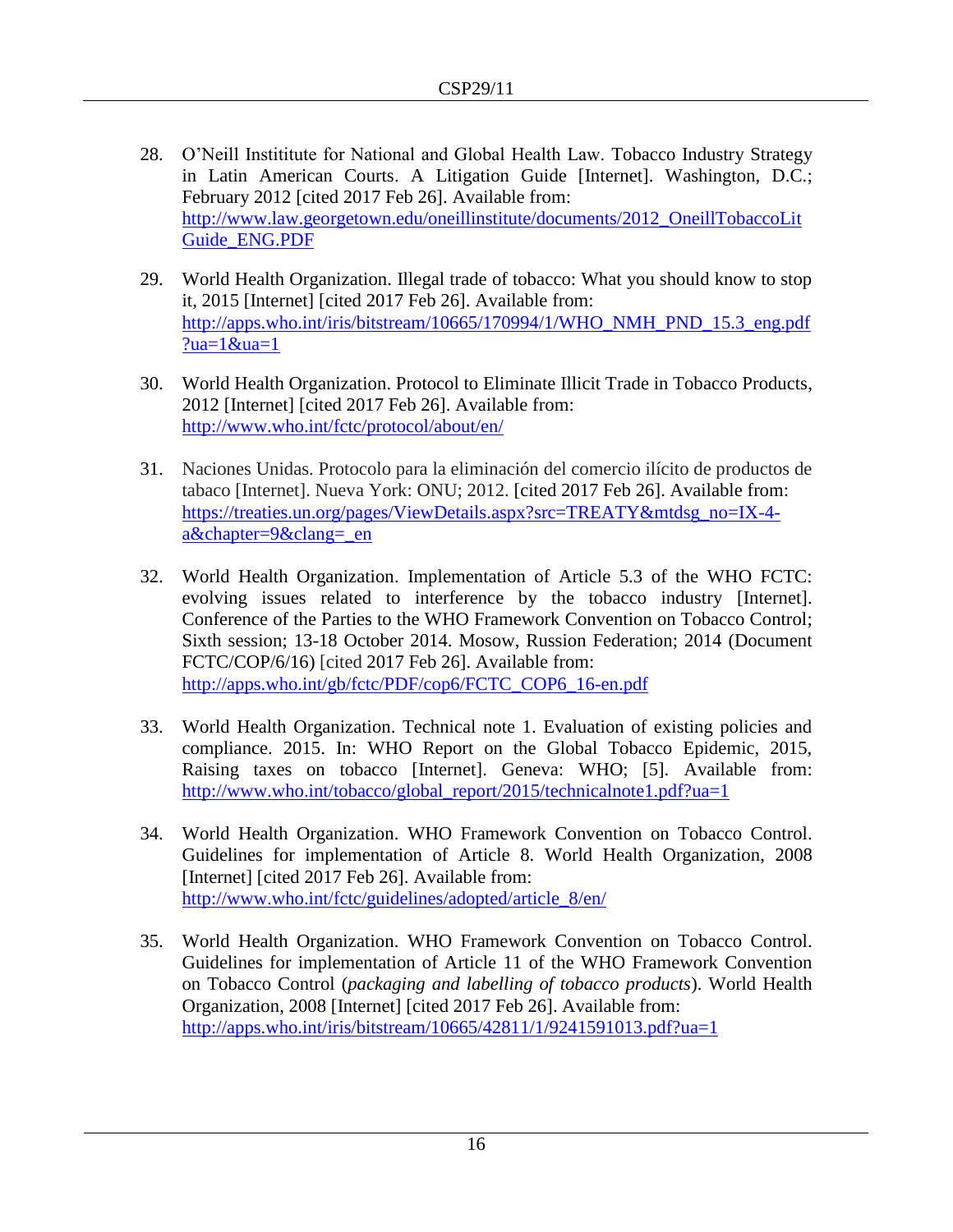- 36. Barnoya J, Monzón JC, Biriz P, Navas-Acien A. Compliance to the smoke-free law in Guatemala 5-years after implementation. BMC Public Health [Internet]. 2016 doi: [10.1186/s12889-016-2960-x](https://dx.doi.org/10.1186%2Fs12889-016-2960-x) [cited 2017 Feb 26]. Available from: <https://www.ncbi.nlm.nih.gov/pmc/articles/PMC4852414/>
- 37. World Health Organization. Tobacco Free Initiative (TFI) WHO Report on the Global Tobacco Epidemic, 2015: [Internet]. Appendix VI: Global tobacco control policy data available online only. Column: "Overall compliance of regulation on…" [cited 2017 Feb 26]. Available from: [http://www.who.int/tobacco/global\\_report/2015/appendix\\_vi/en/](http://www.who.int/tobacco/global_report/2015/appendix_vi/en/)
- 38. World Health Organization. Plain packaging of tobacco products: evidence, design and implementation: WHO; 2016 [Internet] [cited 2017 Feb 26] Available from: [http://www.who.int/tobacco/publications/industry/plain-packaging-tobacco](http://www.who.int/tobacco/publications/industry/plain-packaging-tobacco-products/en/)[products/en/](http://www.who.int/tobacco/publications/industry/plain-packaging-tobacco-products/en/)
- 39. Australian Government. Department of Health. Introduction of Tobacco Plain Packaging in Australia [Internet] [cited 2017 Feb 26]. Available from: <http://www.health.gov.au/internet/main/publishing.nsf/content/tobacco-plain>
- 40. United Kingdom. The National Archives. The Standardised Packaging of Tobacco Products Regulations 2015 [Internet] [cited 2017 Feb 26]. Available from: <http://www.legislation.gov.uk/ukdsi/2015/9780111129876>
- 41. France. Assemblée Nationale. Amendement No. AS1408, Article additionnel après l'article 5 du code de la santé publique [Internet]. Paris: Assemblée Nationale; 13 March 2015 [cited 2017 Feb 26]. Available in French from: <http://www.assemblee-nationale.fr/14/amendements/2302/CION-SOC/AS1408.pdf>
- 42. Ireland. Department of Health. Public Health (Standardised Packaging of Tobacco Act 2015 [Commencement]) Bill 2014 [Internet]. Dublin: Ireland Department of Health; 2014 [cited 2017 Feb 26]. Available from: [http://health.gov.ie/blog/statutory-instruments/public-health-standardised](http://health.gov.ie/blog/statutory-instruments/public-health-standardised-packaging-of-tobacco-act-2015-commencement-order-2016/)[packaging-of-tobacco-act-2015-commencement-order-2016/](http://health.gov.ie/blog/statutory-instruments/public-health-standardised-packaging-of-tobacco-act-2015-commencement-order-2016/)
- 43. U.S. Department of Health and Human Services. Preventing Tobacco Use Among Youth and Young Adults. A Report of the Surgeon General [Executive Summary] Atlanta, GA: U.S. Department of Health and Human Services, Centers for Disease Control and Prevention, National Center for Chronic Disease Prevention and Health Promotion, Office on Smoking and Health, 2012 [Internet]. [cited 2017 Feb 26]. Available from: [https://www.surgeongeneral.gov/library/reports/preventing-youth-tobacco-](https://www.surgeongeneral.gov/library/reports/preventing-youth-tobacco-use/exec-summary.pdf)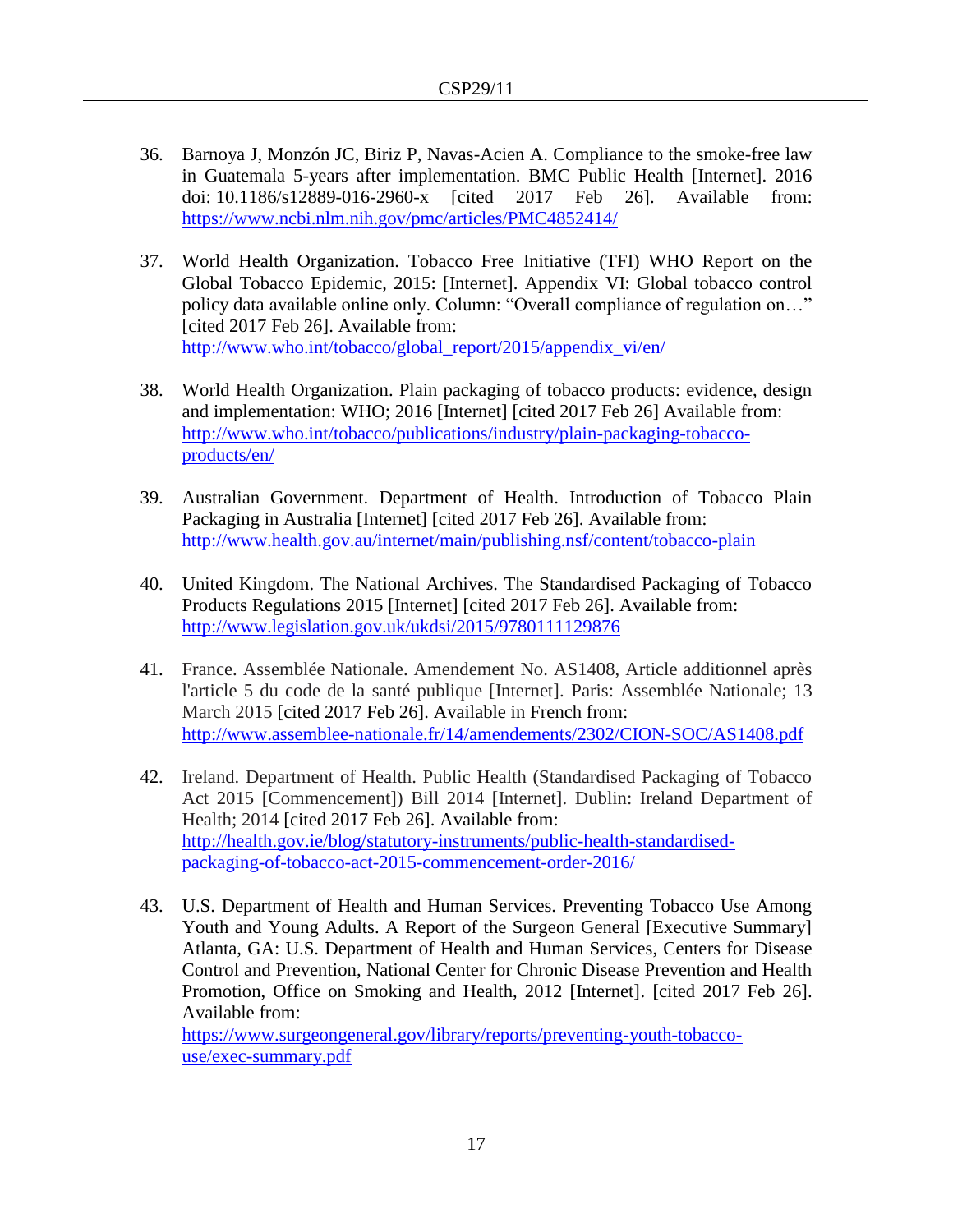- 44. U.S. Department of Health and Human Services. National Institutes of Health. National Cancer Institute. NCI Tobacco Control Monograph Series 19. The Role of the Media in Promoting and Reducing Tobacco Use [Executive Summary], June 2008 [Internet] [cited 2017 Feb 26]. Available from: [https://cancercontrol.cancer.gov/brp/tcrb/monographs/19/docs/M19ExecutiveSumm](https://cancercontrol.cancer.gov/brp/tcrb/monographs/19/docs/M19ExecutiveSummary.pdf) [ary.pdf](https://cancercontrol.cancer.gov/brp/tcrb/monographs/19/docs/M19ExecutiveSummary.pdf)
- 45. Alderete M. La Salud No Se Negocia/ $3^a$ . edición. Niños en la mira de la industria tabacalera [Internet]. Ciudad autónoma de Buenos Aires. Argentina. October 2015 [cited 2017 Feb 26]. Available in Spanish from: [http://www.proepsainta.cl/wp](http://www.proepsainta.cl/wp-content/uploads/2016/03/Ni%C3%B1os-en-la-mira-de-la-industria-tabacalera-3%C2%AA-edicion-2015-1.pdf)[content/uploads/2016/03/Ni%C3%B1os-en-la-mira-de-la-industria-tabacalera-](http://www.proepsainta.cl/wp-content/uploads/2016/03/Ni%C3%B1os-en-la-mira-de-la-industria-tabacalera-3%C2%AA-edicion-2015-1.pdf)[3%C2%AA-edicion-2015-1.pdf](http://www.proepsainta.cl/wp-content/uploads/2016/03/Ni%C3%B1os-en-la-mira-de-la-industria-tabacalera-3%C2%AA-edicion-2015-1.pdf)
- 46. Haglund M. Women and tobacco: a fatal attraction. Bulletin of the World Health Organization [Internet] [cited 2017 Feb 26]; 2010;88:563-563. doi: 10.2471/BLT.10.080747. Available from: <http://www.who.int/bulletin/volumes/88/8/10-080747/en/>
- 47. World Health Organization. Draft guidelines for implementation of Article 6 of the WHO Framework Convention on Tobacco Control. World Health Organization, 2014 [Internet] [cited 2017 Feb 26]. Available from: [http://apps.who.int/iris/bitstream/10665/146952/1/FCTC\\_COP6\\_7-en.pdf](http://apps.who.int/iris/bitstream/10665/146952/1/FCTC_COP6_7-en.pdf)
- 48. United Nations. Addis Ababa Action Agenda of the Third International Conference on Financing for Development (Addis Ababa Action Agenda). New York, UN; 2015 [cited 2017 Feb 26]. Available from: [http://www.un.org/esa/ffd/wp-content/uploads/2015/08/AAAA\\_Outcome.pdf](http://www.un.org/esa/ffd/wp-content/uploads/2015/08/AAAA_Outcome.pdf)
- 49. United Nations. United Nations system-wide coherence on tobacco control. Economic and Social Council; 2-27 July 2012. New York, NY. New York: UN; 2012. (Document E/2012/L.18) [cited 2017 Feb 26]. Available from: [http://www.un.org/ga/search/view\\_doc.asp?symbol=e/2012/l.18](http://www.un.org/ga/search/view_doc.asp?symbol=e/2012/l.18)
- 50. World Health Organization, Transparency in tobacco control [Internet]. 54th World Health Assembly; 14-22 May 2001; Geneva, Switzerland. Geneva: WHO; 2001 (Resolution WHA54.18) [cited 2017 Feb 26]. Available from: [http://apps.who.int/gb/archive/pdf\\_files/WHA54/sa54r18.pdf](http://apps.who.int/gb/archive/pdf_files/WHA54/sa54r18.pdf)
- 51. World Health Organization. Guidelines for implementation of Article 5.3 of the WHO Framework Convention on Tobacco Control. World Health Organization, 2008 [Internet] [cited 2017 Feb 26]. Available from: [http://www.who.int/fctc/treaty\\_instruments/adopted/article\\_5\\_3/en/](http://www.who.int/fctc/treaty_instruments/adopted/article_5_3/en/)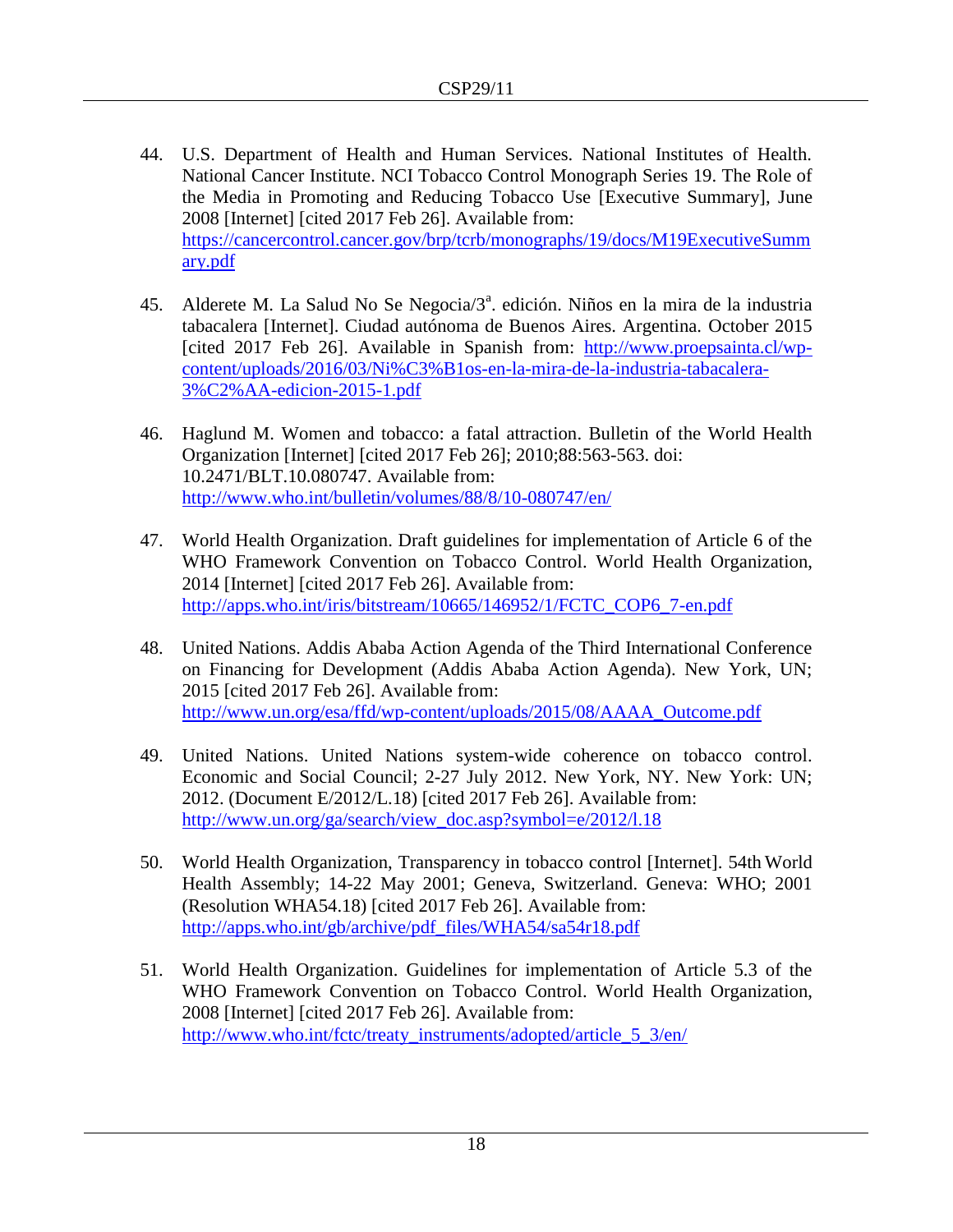



# **29th PAN AMERICAN SANITARY CONFERENCE**

*69th SESSION OF THE REGIONAL COMMITTEE OF WHO FOR THE AMERICAS*

*Washington, D.C., USA, 25-29 September 2017*

CSP29/11 Annex A Original: Spanish

# *PROPOSED RESOLUTION*

## **STRATEGY AND PLAN OF ACTION TO STRENGTHEN TOBACCO CONTROL IN THE REGION OF THE AMERICAS 2018-2022**

## *THE 29th PAN AMERICAN SANITARY CONFERENCE,*

(PP1) Having examined the *Strategy and Plan of Action to Strengthen Tobacco Control in the Region of the Americas 2018-2022 (Document CSP29/11);* 

(PP2) Recognizing that tobacco use and exposure to tobacco smoke remain a serious public health problem and are a common risk factor for the main noncommunicable diseases;

(PP3) Recognizing that noncommunicable diseases are the primary cause of mortality in the Region and that approximately one-third of the deaths from noncommunicable diseases are premature, occurring in people aged 30-70;

(PP4) Recognizing the high cost of tobacco-related illness to households and health systems in the Member States, which exacerbates poverty and inequalities in health and hinders achievement of the objective of universal health in the Region;

(PP5) Recognizing that even though the Framework Convention on Tobacco Control (FCTC) of the World Health Organization has been internationally in force for 12 years and that 30 Member States in the Region are States Parties to it, progress in implementing its measures has been unequal among the countries and in terms of the types of measures approved, and the pace of their implementation has been slowing;

(PP6) Recognizing also that many circumstances have hindered domestic implementation of FCTC measures by the States Parties, but underscoring that the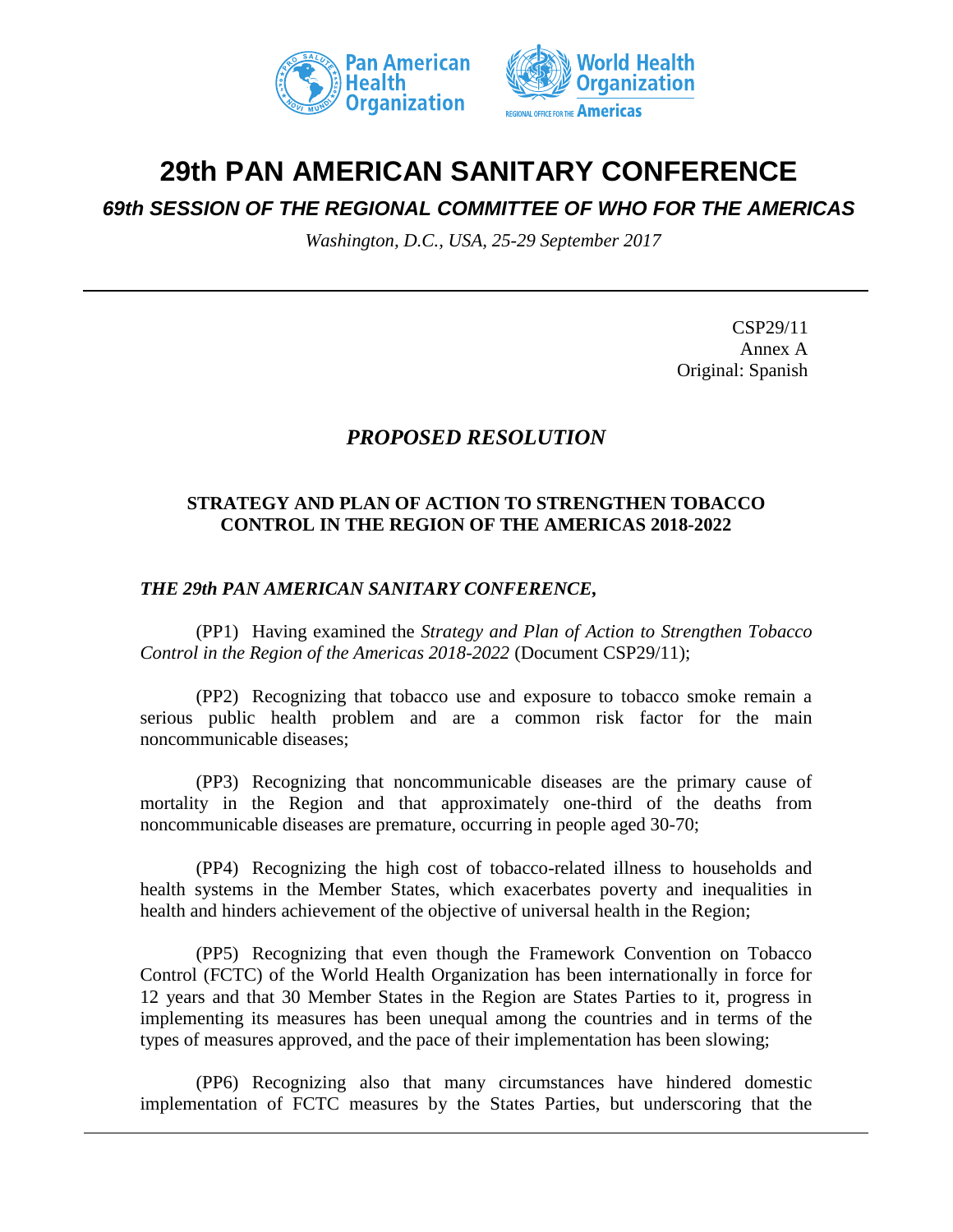common and greatest challenge to all countries is interference by the tobacco industry and those who work to further its interests;

(PP7) Observing that this Strategy and Plan of Action prioritizes the FCTC measures contained in the interventions for NCD prevention and control, which WHO has determined to be highly cost-effective and capable of implementation even in contexts of limited resources, making its implementation important for all Member States, regardless of whether they are States Parties to the FCTC,

# *RESOLVES:*

(OP)1. To approve the *Strategy and Plan of Action to Strengthen Tobacco Control in the Region of the Americas 2018-2022* (Document CSP29/11) within the context of the specific conditions of each country.

(OP)2. To urge the Member States, considering their national context, to:

- a) promote public health practices that protect the general public, and children and adolescents in particular, from the dangers of tobacco use and exposure to tobacco smoke, with the ultimate goal of reducing the burden of disease and death that they entail;
- b) prioritize the adoption of a comprehensive regulation on smoke-free environments and the inclusion of health warnings on the packaging of tobacco products, as well as the strengthening and eventual improvement of existing regulations on these matters and their enforcement, so that these measures protect the entire population of the Americas;
- c) consider adopting or strengthening implementation of the remaining FCTC measures, with special emphasis on banning the advertising, promotion, and sponsorship of tobacco products in accordance with Article 13 of the FCTC and adopting fiscal measures to reduce the demand for tobacco;
- d) regard taxes on tobacco as a source of revenue that, pursuant to domestic legislation, could be used as a domestic source of financing for health in particular and development in general;
- e) strengthen their national surveillance systems to enable countries to evaluate not only the prevalence of tobacco use, but the effectiveness of the measures implemented and to obtain information disaggregated by sex, gender, ethnicity, and other factors, insofar as possible, and use this information to create evidencebased interventions targeted to reduce disparities;
- f) oppose attempts by the tobacco industry and its front groups to interfere with, delay, hinder, or impede implementation of tobacco control measures designed to protect public health, and recognize the need to monitor, document, and, pursuant to current domestic legislation, publicize industry activities in order to expose industry strategies and reduce their effectiveness;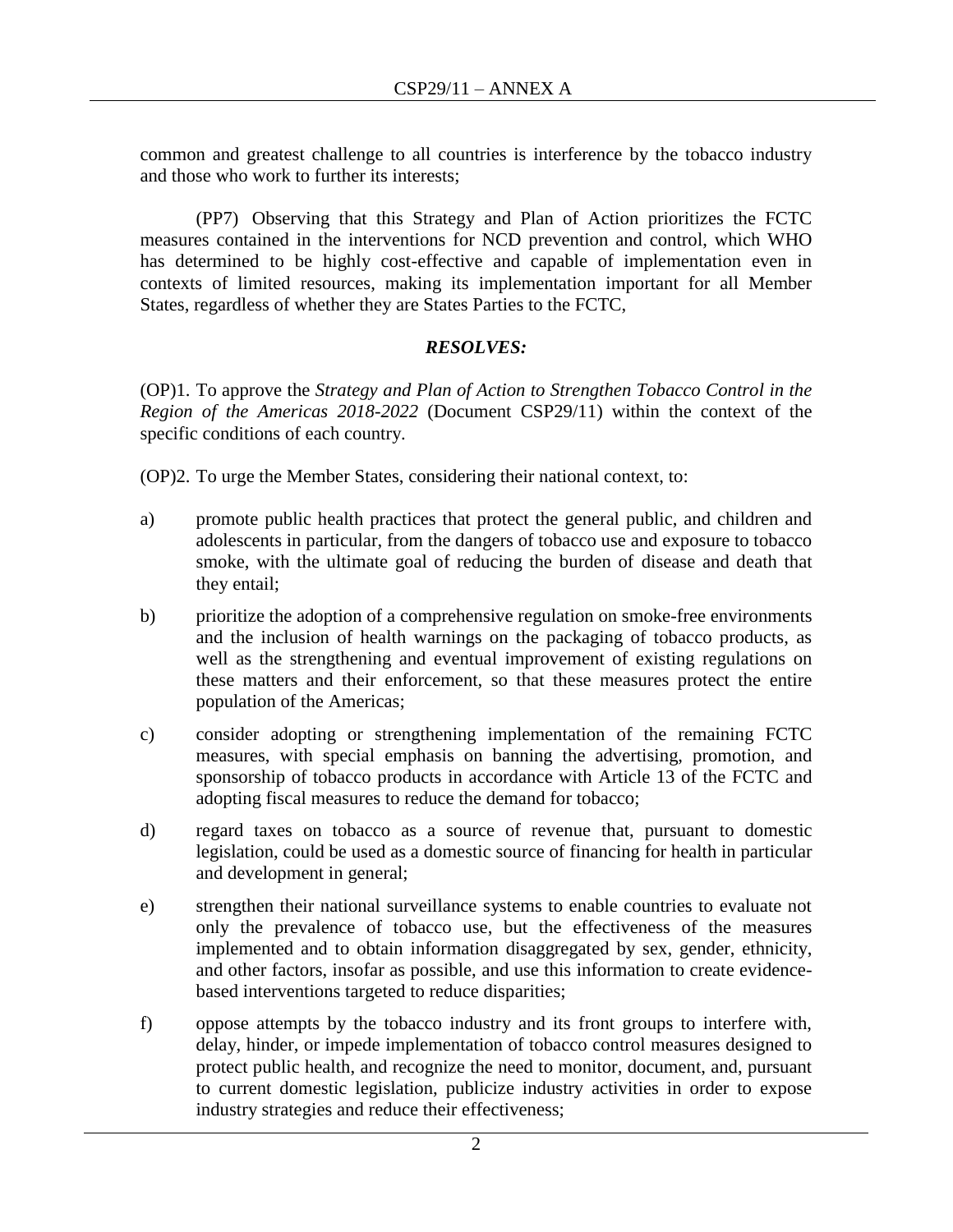- g) consider the need for legal instruments to address the issue of conflicts of interests among government officials and employees with respect to tobacco control;
- h) consider, if Party to the FCTC, ratification of the Protocol to Eliminate Illicit Trade in Tobacco Products to ensure its speedy entry into force at the international level.

(OP)3. Request the Director to:

- a) assist the Member States in the preparation, review, and implementation of tobacco control regulations and policies, regardless of whether they are States Parties to the FCTC;
- b) promote technical cooperation with and among countries to share best practices and lessons learned;
- c) strengthen technical cooperation to improve Member States' capacities to promote policy coherence between trade and public health in the context of tobacco control, to protect health from tobacco industry interference;
- d) promote partnerships with other international organizations and subregional entities, as well as members of civil society at the national and international levels, for the execution of this Strategy and Plan of Action.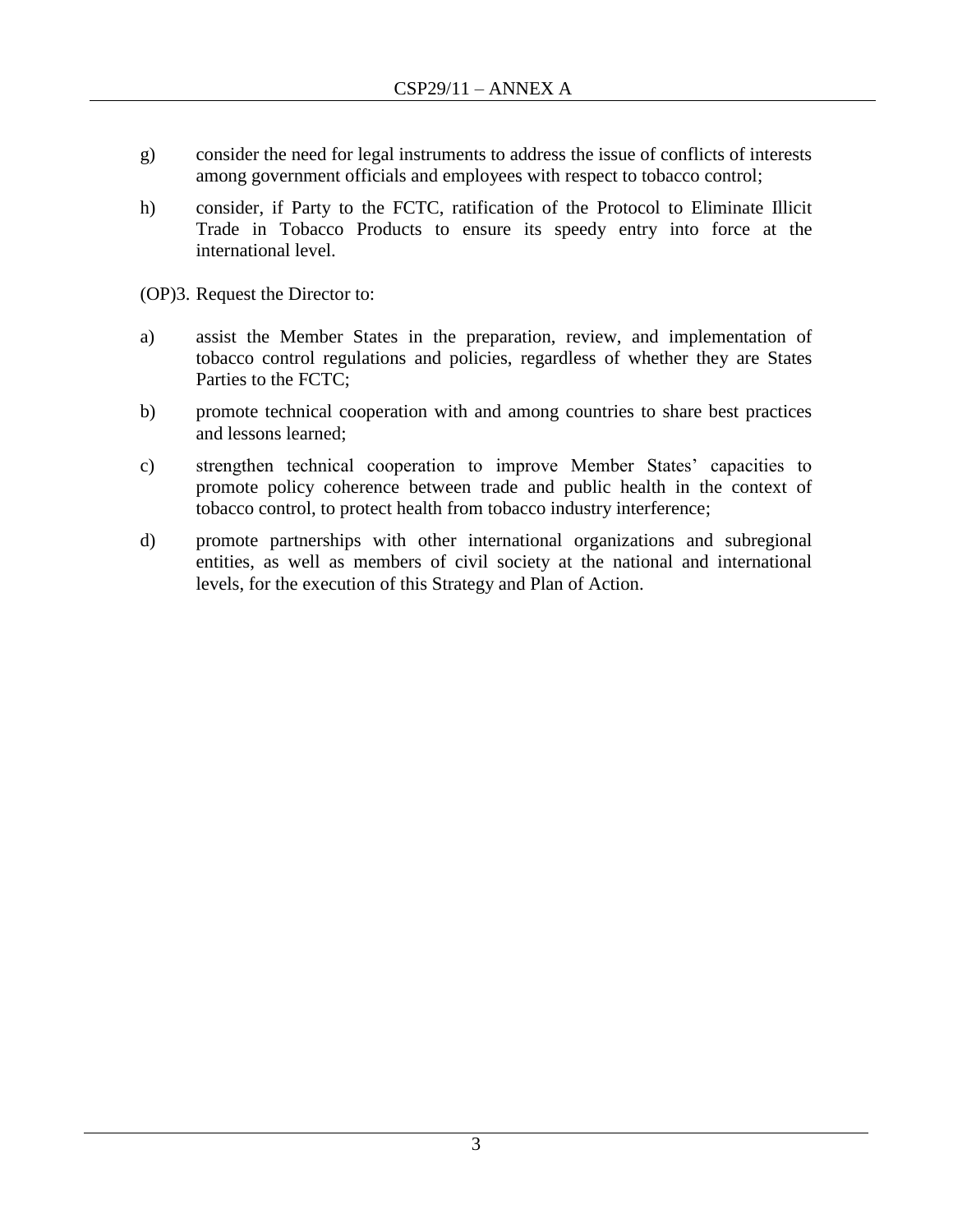



CSP29/11 Annex B

# **Report on the Financial and Administrative Implications of the Proposed Resolution for PASB**

| Agenda item: 4.9 - Strategy and Plan of Action to Strengthen Tobacco Control in the<br>1.<br>Region of the Americas 2018-2022                                                                                                                                     |  |  |
|-------------------------------------------------------------------------------------------------------------------------------------------------------------------------------------------------------------------------------------------------------------------|--|--|
| 2.<br>Linkage to: PAHO Program and Budget 2016-2017:                                                                                                                                                                                                              |  |  |
| <b>Categories:</b>                                                                                                                                                                                                                                                |  |  |
| a) Strategic Plan – Category 2: Noncommunicable diseases and risk factors.                                                                                                                                                                                        |  |  |
| b) Program areas and outcomes:                                                                                                                                                                                                                                    |  |  |
| Impact goal: Improve the health of the adult population with an emphasis on NCDs and<br>risk factors. Related indicators:                                                                                                                                         |  |  |
| 5.1 At least a 9% reduction in premature NCD mortality compared to 2014.                                                                                                                                                                                          |  |  |
| 5.2 A relative gap of no more than 6% increase in premature NCD mortality between the<br>top and bottom country groups of the health needs index (HNI).                                                                                                           |  |  |
| 5.3 An absolute gap of no more than 18 excess premature deaths due to NCDs per<br>100,000 population between 2014 and 2019 across the HNI country gradient.                                                                                                       |  |  |
| <b>Program area 2.1:</b> Noncommunicable diseases and risk factors                                                                                                                                                                                                |  |  |
| <b>Outcome</b><br>2.1:<br>Increased<br>access<br>interventions<br>to<br>prevent<br>and<br>to<br>manage<br>noncommunicable diseases and their risk factors                                                                                                         |  |  |
| Output:                                                                                                                                                                                                                                                           |  |  |
| <b>2.1.2a</b> Prevalence of current tobacco use among adolescents 13-15 years of age                                                                                                                                                                              |  |  |
| <b>2.1.2b</b> Age-standardized prevalence of current tobacco use (18+ years of age)                                                                                                                                                                               |  |  |
| <b>Output 2.1.2</b> Countries enabled to implement very cost-effective interventions ("best<br>buys") to reduce four modifiable risk factors for noncommunicable diseases (tobacco use,<br>unhealthy diet, physical inactivity, and harmful alcohol consumption). |  |  |
| Output indicator: 2.1.2e Number of countries and territories implementing policies,<br>strategies, or laws in line with the Framework Convention on Tobacco Control.                                                                                              |  |  |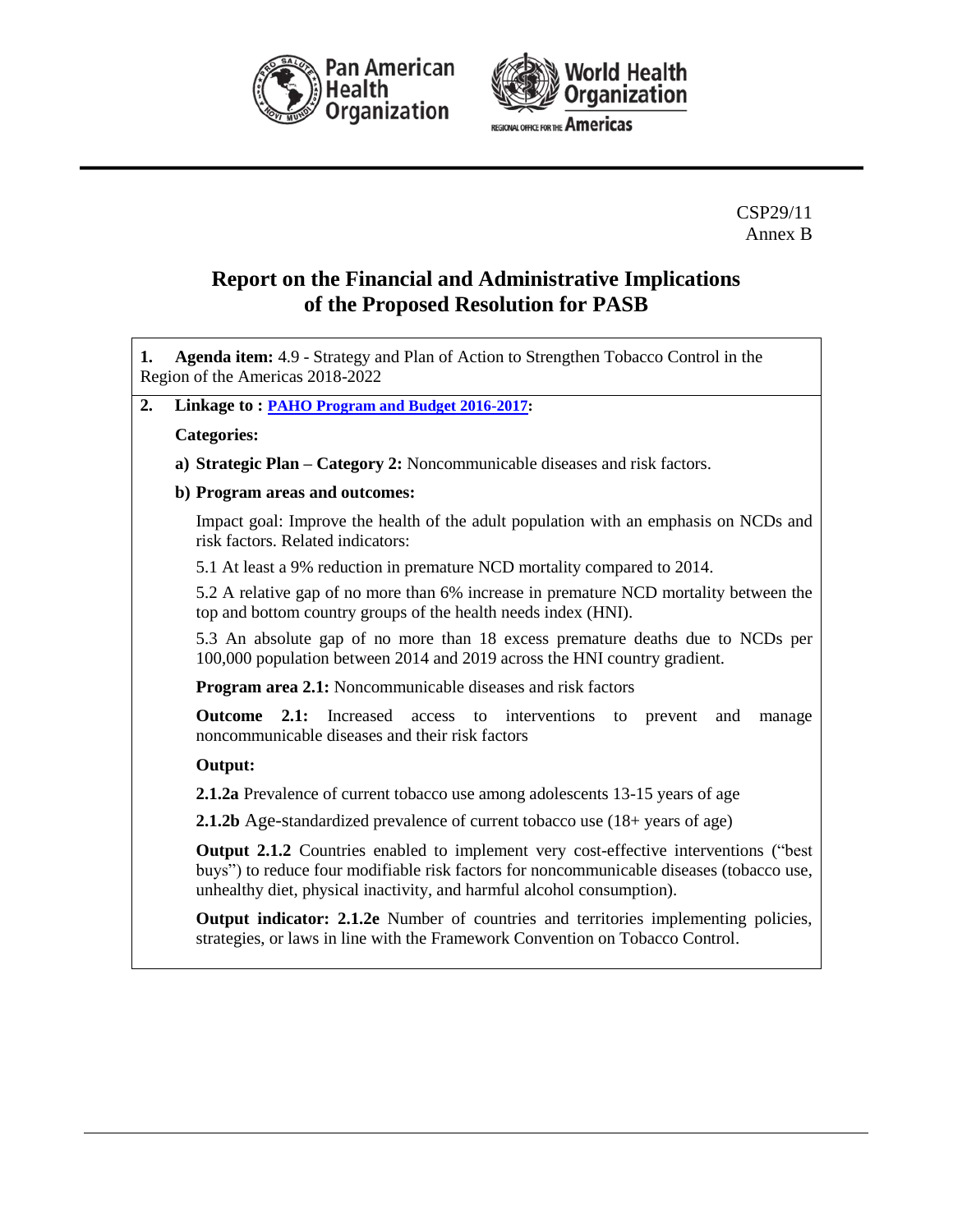- **3. Financial Implications:** 
	- **a) Total estimated cost for implementation over the lifecycle of the resolution (2018- 2022) (including staff and activities):** US\$5,000,000
	- **b) Estimated cost for the 2018-2019 biennium (including staff and activities):**  US\$2,000,000

| <b>Expenditure lines</b>                      | <b>Annual</b><br>(US\$) | <b>Biennium</b><br>2018-2019<br>(US\$) | 5 years<br>(US\$) |
|-----------------------------------------------|-------------------------|----------------------------------------|-------------------|
| <b>Human resources:</b>                       | 480,000                 | 960,000                                | 2,400,000         |
| STP P3 Caribbean                              | 120,000                 |                                        |                   |
| STP P3 Central America                        | 120,000                 |                                        |                   |
| STP P3 South America                          | 120,000                 |                                        |                   |
| STP P3 Regional                               | 120,000                 |                                        |                   |
| Activities:                                   | 520,000                 | 1,040,000                              | 2,600,000         |
| Symposia, training<br>activities, trips, etc. | 300,000                 |                                        |                   |
| Communications and<br>campaigns               | 100,000                 |                                        |                   |
| Monitoring and<br>evaluation                  | 70,000                  |                                        |                   |
| Publications, pamphlets<br>and brochures      | 50,000                  |                                        |                   |
| <b>Total:</b>                                 | 1,000,000               | 2,000,000                              | 5,000,000         |

#### **c) Of the estimated cost noted in** *b)***, what can be subsumed under existing programmed activities?**

As seen in the table above, the budget considered for staffing expenditures corresponds to three new posts for subregional temporary advisors (P3) and one for a regional advisor. These new staff would make it possible to expand and reinforce the work of national consultants responsible for noncommunicable diseases (NCD). This is critical for meeting the objectives of the Strategy and Plan of Action. It should be noted that not all Representative Offices have an NCD consultant. In some cases, the office has a consultant in charge of the prevention and control of both communicable and noncommunicable diseases. Moreover, in cases where a consultant works exclusively on NCDs, tobacco control is only one of a wide range of issues. This undoubtedly hinders the continuous monitoring required by the legislative provisions for tobacco control, given the strong and aggressive opposition of the tobacco industry. Therefore, the proposed budget for hiring new personnel cannot be subsumed under current program activities.

It is possible, however, to subsume 50% of the budget allocated to the activities already planned for the next biennium.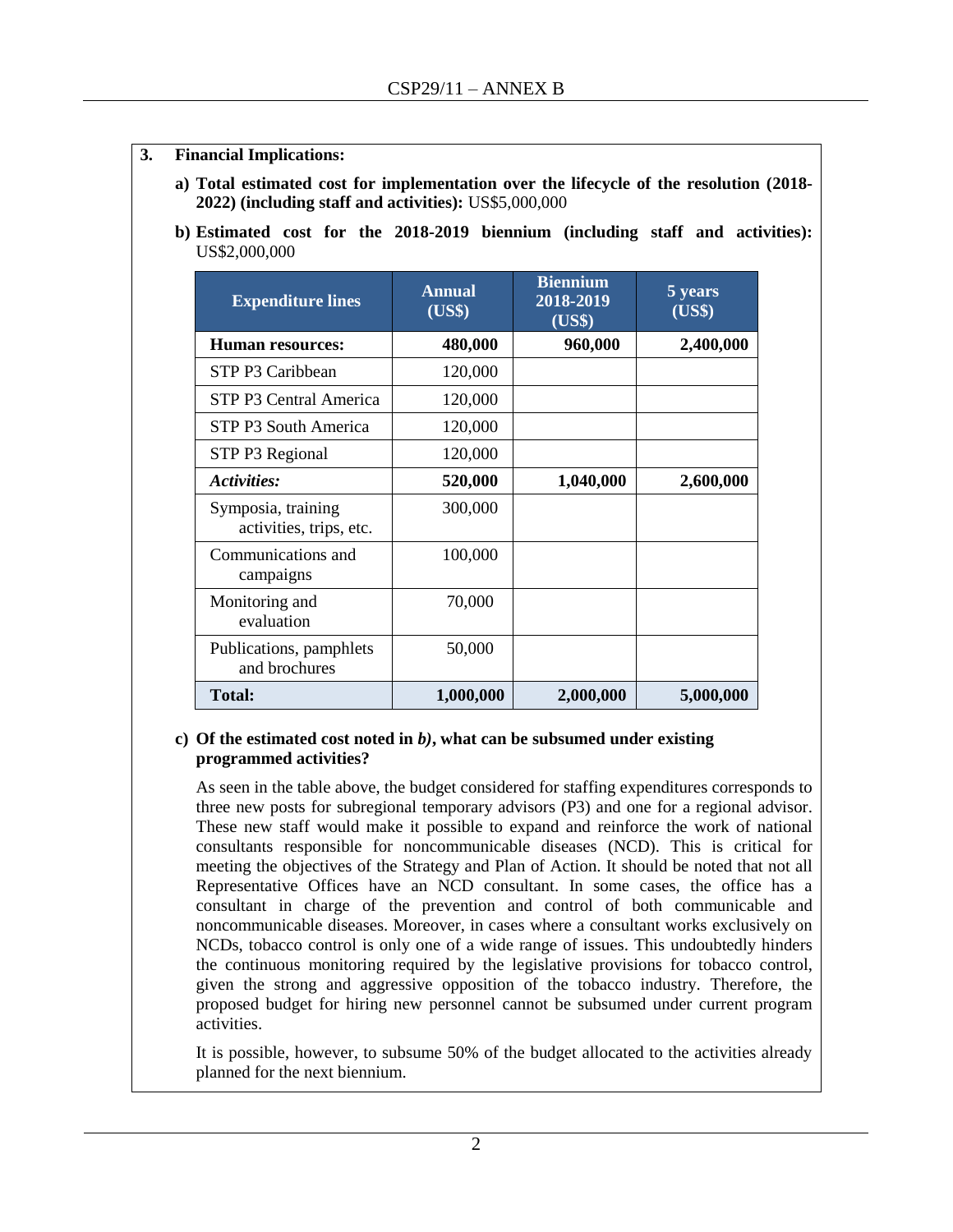#### **4. Administrative implications:**

- **a) Indicate the levels of the Organization at which the work will be undertaken:** The work will be undertaken at all levels of the Organization – that is, at the national, subregional, and regional level. It will be heavily concentrated at the subregional level to coordinate and facilitate technical cooperation and assistance for domestic legislative processes. It should be noted that this Strategy and Plan of Action will not require States to submit new reports (except on action taken to counter interference by the tobacco industry), since the measures included have been monitored biennially since 2007 within the framework of the WHO Report on the Global Tobacco Epidemic and the PAHO Regional Report on Tobacco Control.
- **b) Additional staffing requirements (indicate the additional required staff full-time equivalents, noting necessary skills profile):** As seen in the table, four temporary P3 consultants are required, three of them at the subregional level, in addition to the current members of the tobacco control team.
- **c) Time frames (indicate broad time frames for the implementation and evaluation):**  The proposed Strategy and Plan of Action covers the period 2018-2022.

A midterm evaluation will be conducted and submitted to the Governing Bodies in 2020, after which a final evaluation will be conducted and submitted in 2023, together with a proposal for a potential update of the Plan of Action in order to provide any necessary follow-up in an additional period.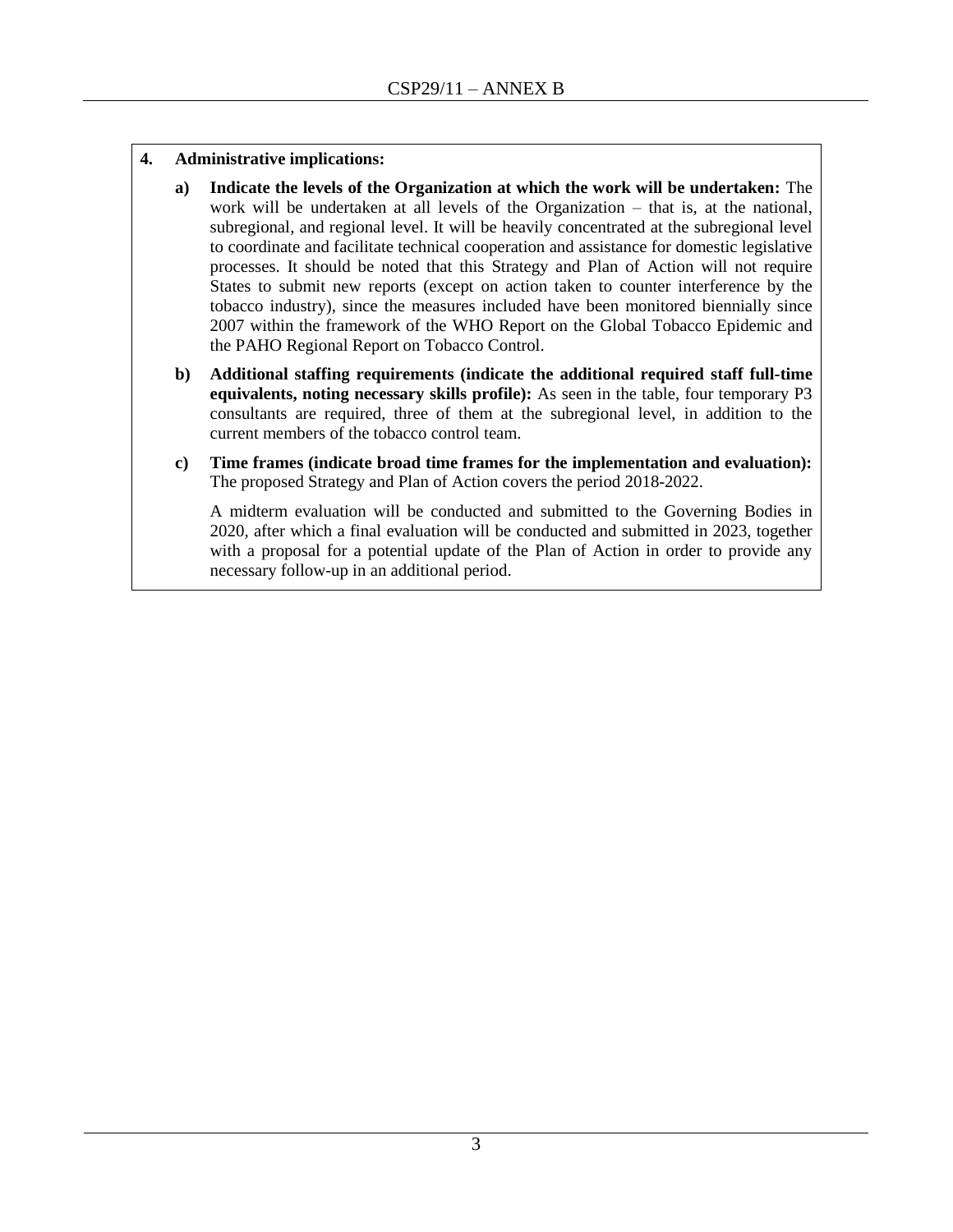



**REGIONAL OFFICE FOR THE AMERICAS** 

#### CSP29/11 Annex C

# **ANALYTICAL FORM TO LINK AGENDA ITEM WITH ORGANIZATIONAL MANDATES**

- **1. Agenda item:** 4.9 –Strategy and Plan of Action to Strengthen Tobacco Control in the Region of the Americas 2018-2022
- **2. Responsible unit:** Risk Factors (NMH-RF)
- **3. Preparing officer:** Rosa Carolina Sandoval
- **4. Link between Agenda item and [Health Agenda for the Americas 2008-2017:](http://www.paho.org/hq/index.php?option=com_docman&task=doc_download&gid=3546&Itemid=)**

Noncommunicable diseases have become the main cause of mortality and morbidity in the Americas. In this context, the Member States should strengthen and increase prevention and control measures for those diseases. Tobacco use is known to be the primary preventable risk factor for noncommunicable diseases. Tobacco control policies are essential for promoting healthy lifestyles and environments.

**5. Link between Agenda item and the [PAHO Strategic Plan 2014-2019](http://www.paho.org/hq/index.php?option=com_docman&task=doc_download&gid=27015&Itemid=270&lang=en):**

Tobacco control measures promote the reduction of the burden of noncommunicable diseases stipulated in the PAHO Strategic Plan 2014-2019 under category 2: Noncommunicable diseases and risk factors.

#### **6. List of collaborating centers and national institutions linked to this Agenda item:**

Five collaborating centers work in tobacco control in the Americas, namely:

- United States:
	- o Johns Hopkins Bloomberg School of Public Health Department of Epidemiology, Institute for Global Tobacco Control (IGTC)
	- o Centers for Disease Control and Prevention (CDC) (Global Tobacco Program) Office on Smoking & Health (MS K50)
	- o University of California Center for Tobacco Control, Research and Education
	- o Virginia Commonwealth University Center for the Study of Tobacco Products, Department of Psychology
- Brazil: Instituto Nacional de Câncer José Alencar Gomes da Silva (INCA) Secretaria Executiva da Comissão Nacional para Implementação da Convenção-Quadro para o Controle do Tabaco (CONICQ)

PAHO also engages in ongoing collaboration with several other organizations, including the Campaign for Tobacco-Free Kids (CTFK), the Framework Convention Alliance (FCA), the University of Illinois, the American Cancer Society (ACS), Alfonso Ibáñez University, and the International Union against Tuberculosis and Lung Disease (The UNION).